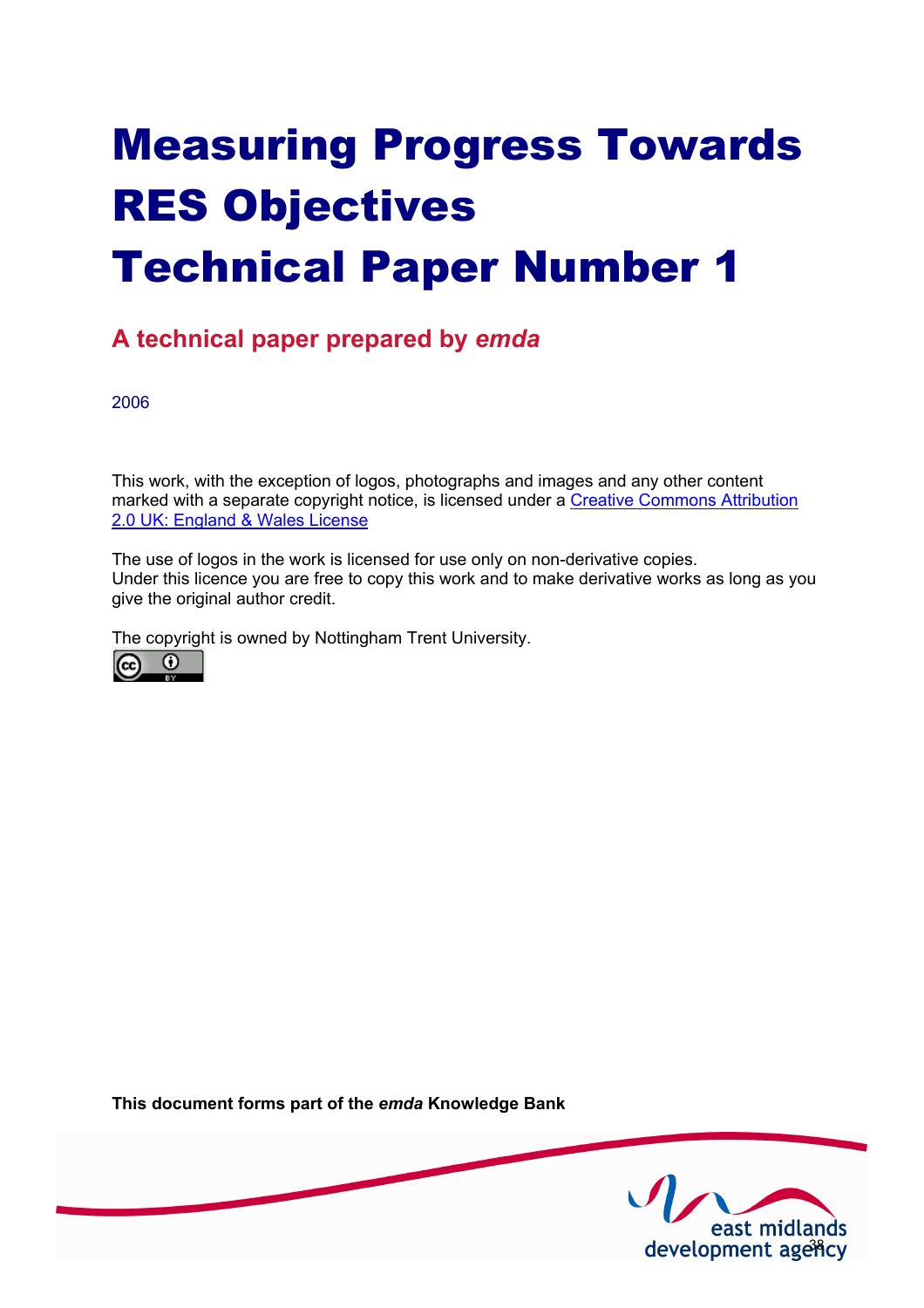# **Measuring Progress towards RES Objectives**

# **1. Introduction**

This technical paper provides a detai led description of the framework of indicators and targets used to measure progress in the Regional Economic Strategy for the East Midlands, ' *A Flourishing Region'*. The overarching aim of this framework is to ensure optimal al ignment between activit y going forwards and the regional priorities set out in the new RES.<sup>[1](#page-1-0)</sup> The approach is modelled on that used successfully to support the development of the East Midlands Regional Skills Partnership, the *esp*, in 2004 – an approach that has received wide support from partners, been replicated in other regions and stimul ated significant interest in Government. The framework has bee n developed in partn ership with Anne Green, Principal Res earch Fellow at th e Warwick Institute of Employ ment Research.

We conclude by identifying a number of i ndicators that are drawn from official sources and hav e been ass essed against the principles of 'good practice' discussed in Section 2 of this paper. In the e interest of simplicit  $y$ , no more than two indicat ors have been select ed for each RES Strategic Priority. Targets are suggested for the period 2006- 9. The rationales under pinning all of the targets are explained with reference to the latest available baseline and trend data.

# **1.1 Existing Targets and Measures**

The vision for 2020 builds on the Top 20 am bition set out in the region's previous economic strategies. The region has embr aced the vision to be 'one of Europe's top 20 regions by 2010', measured against a ba sket of economic and environmental indices. R egional progress has also been measured aga inst the Government's targets as well as the targ ets set against specific actions in the first and second Regional Economic Strategies: " *Prosperity through People*" and "*Destination 2010*".

*emda* has committed to continue to measure progress against the "Top 20" index until 2010. Seven years on fr om the setting of this am bition, we have a hugely improved evidence base, a very clear under standing of the characteristics of and challenges facing the r egion and new priorities and oppor tunities have emerged.

<span id="page-1-0"></span> $\overline{a}$ 1 This frame work is based on principles described in guidance documents including *'Choosing The Right FABRIC: A Framework for Performance Information'* published jointly by HM Treasury, Cabinet Office, Natio nal A udit Office, A udit Commi ssion an d the Office fo r National Statistics (March 2001) and as u pdated in ' *Setting Key Targets for Executive Agencies: A Guide'* (HMT, Cabinet Office & NAO, November 2003).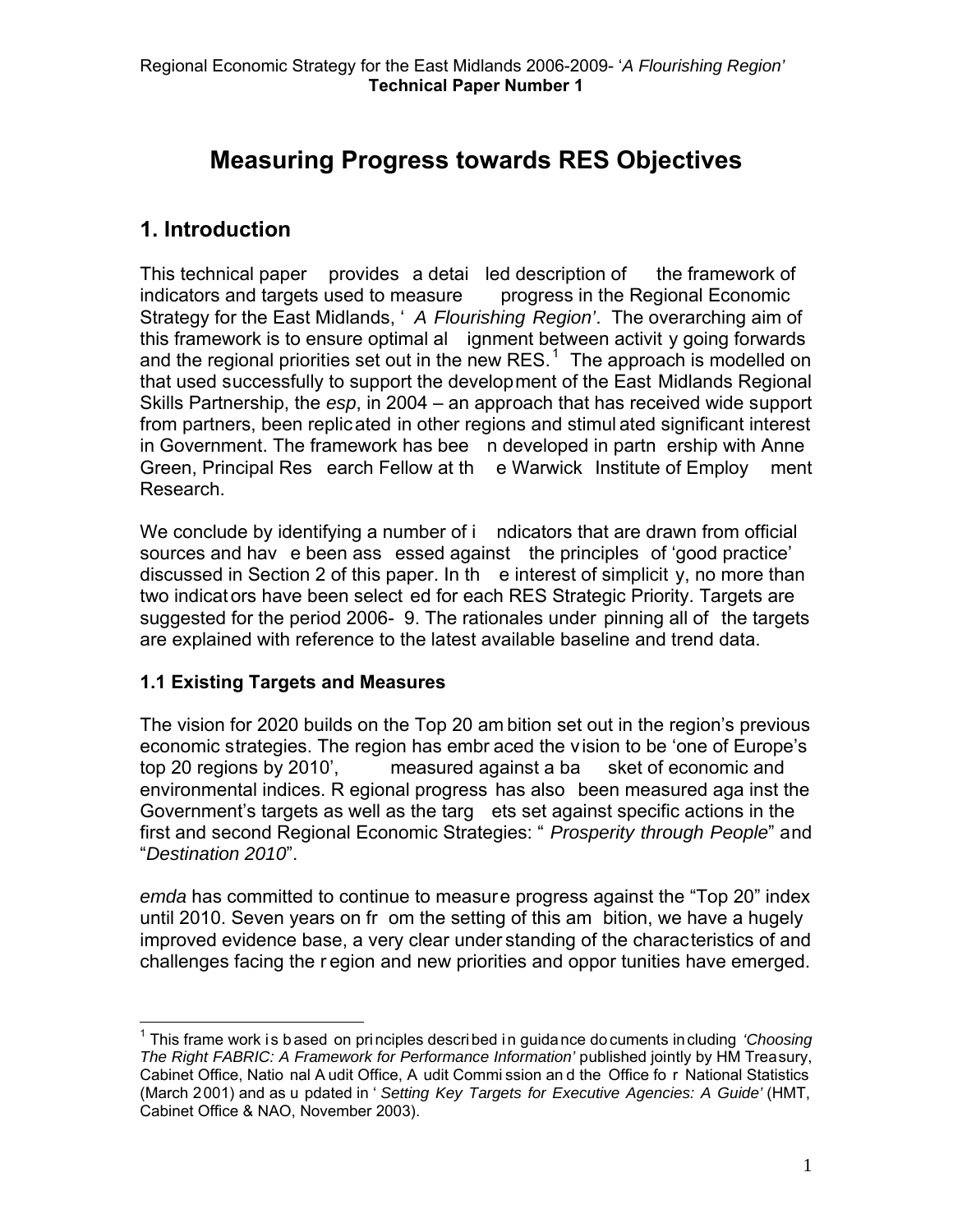It is therefore time to review our tar gets to ensure they reflect and drive our ambitions for 2020.

#### **1.2 The New Performance Management Framework and Indicator Hierarchy**

To measure our vision for 2020 we have developed a new performance management framework illustrated in Chart 1.



*Chart 1: Performance Management Framework* 

At the top level of the framework, we have develo ped, for the first time, a measure to gauge our progress towards the wider vis ion of a *flourishing* region. A groundbreaking c omposite measure of economic well being is included – the Regional Index of Sust  $\alpha$  ainable Economic Wellbei ng (Regional ISEW).  $\alpha$  This enables us to take ac count of factors su ch as the value of voluntary work, the costs of pollution, the quality of the natural environment and the costs of crime. It enables the region to measure its aspirati ons to ensure that economic growth and increased productivity are shared for the benefit of the w hole region, that disparities within the r egion are being addressed and that our ambitions for increasingly cohesive, inclusive and participative communities are being fulfilled.

Regional ISEW has been developed with *emda* by a team from the University of Surrey and the New Economic s Foundation. This team includes Professor Tim Jackson ( Professor of Sustainable Devel opment at the University of Surrey, Chair of the Economics Steering Gr oup of the Government's Sustainable Development Commission and a member of the UK Round Table on Sustainable

<span id="page-2-0"></span> 2 New Economics Foundation and the University of Surrey '*Interim report on the feasibility of constructing a regional Measure of Domestic Progress (MDP) for EMDA'*, August 2005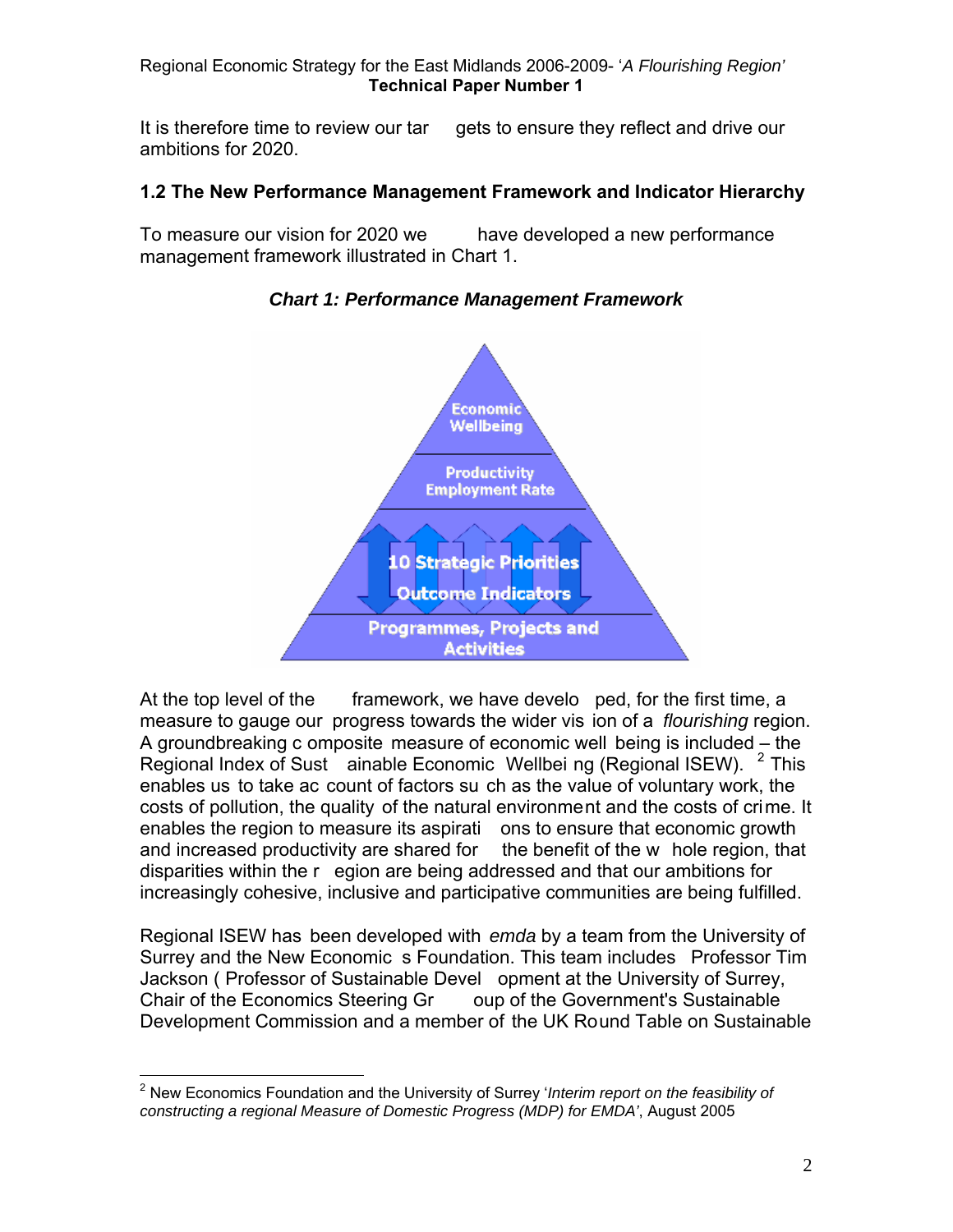Consumption), Nic Marks (Head of Well being Research, NEF) and Nat McBride (an independent statistician).

Central to measuring our progress will remain our key economic ind icators. Therefore the second tier presents two high level out come measures - GVA per hour worked (the most appropriat e measure of productivity at regional level) and the employment rate for the population of working age. These will provide the overarching context. We have combined t hese measures into a single set of targets providing a framew ork which will enable the regi on to t rack progress in terms of our overall economic aims and identify where the economy is performing well and where it is not.

The next tier of t he framework is comprised of a basket of indicators directly aligned to the 10 RES Strategic Priorities. These indicators describe the positive regional *'outcomes'* that partners' activities will in fluence. A summary of thes e indicators is provided in Table 1 at the end of this section.

The bas e tier of this fram ework will be t he 'output' indicators, whic h directly measure the performance of regional part ners' activity directed towards RES objectives.

Together these meas ures and indicators will provide an over all framework for monitoring our progress towards sustai ned and sustainable econ omic growth in the East Midlands.

# **1.3 Principles**

 $\overline{a}$ 

It is important to distinguish between *'outcomes'* and '*outputs*': regional outcomes represent top-line indicato rs that, when viewed alon gside eac h other, measure progress towards the common RES v ision of creating a flourishing re gion. Outputs explic itly measure the performance of activit ies, and c an be directly related to inputs - the resources deployed by regional partners. The RDA Tasking Framework operates at the level of these outputs and provides a link to the Government Public Service Agreement (PSA) targets.

Outcomes should be consistent and measur ed over the long-term. Howev er, it must be understood that such long-term characteristi cs of a regional ec onomy will als o be influenc ed by 'ext ernal fact ors' outside the c ontrol of regional partners. Outcome indicators are often highly susceptible to cyclical variations in macro-economic circumstances. This susc eptibility must be taken into account when assessments of progress are made.  $3$ 

<span id="page-3-0"></span><sup>3</sup> HM Treasury, Cabinet Office, National Audit Office, Audit Commission, ONS, *'Choosing the Right Fabric: A Framework for Performance Information'*, Cross-Departmental Guide, <http://www.hm-treasury.gov.uk/media//BB5BC/229.pdf>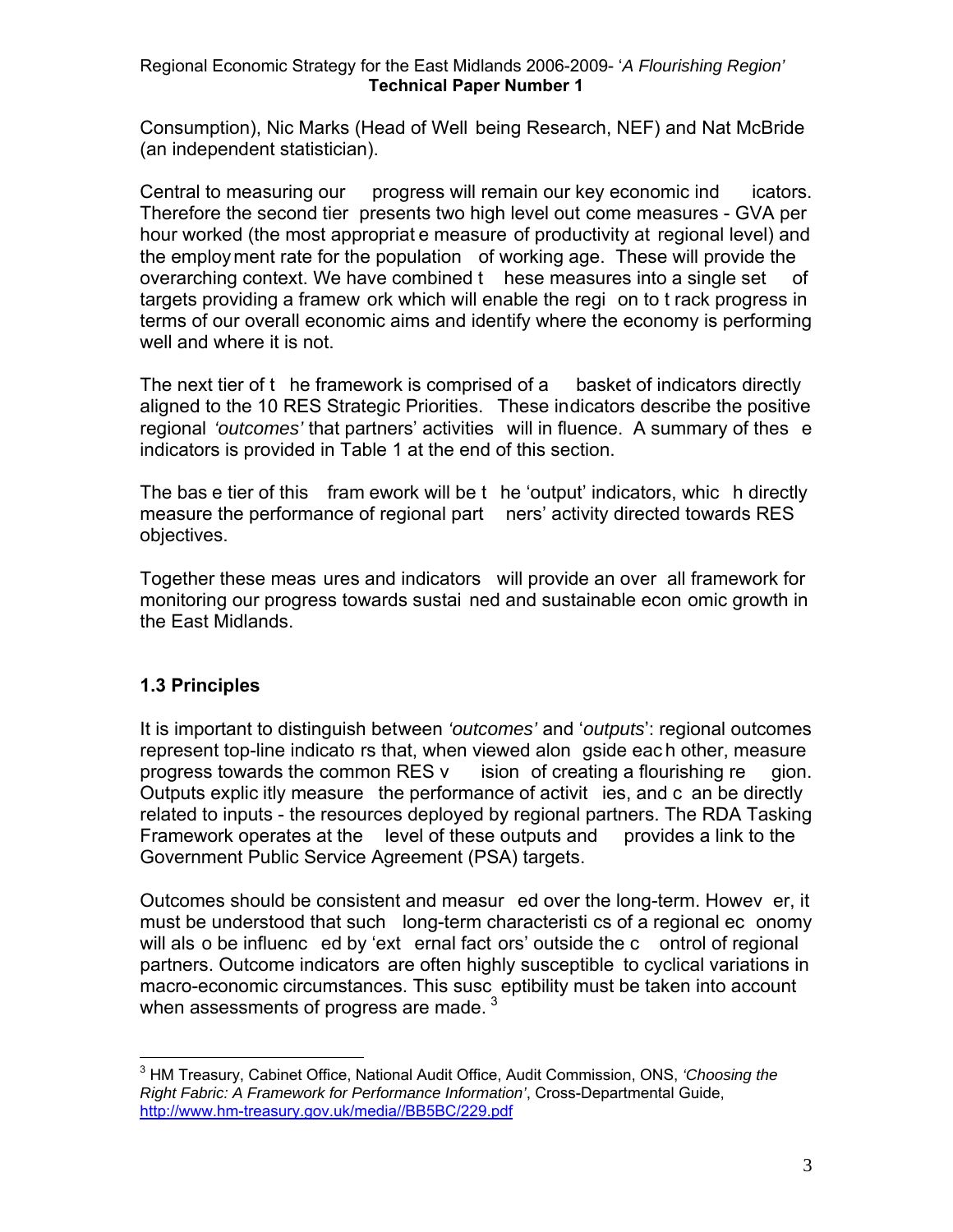# **2. Implementing the Framework**

*The focus of this framework is the measurement of regional outcomes that relate to the RES vision and strategic priorities. The framework has been developed as an integrated whole. Together the component indicators are intended to present a balanced picture of the region at a given point in time. It is inadvisable to place too great a reliance on any individual measure in isolation*.

# **2.2 Relating indicators to the evidence base**

A key principle of indicator selection is that they s hould be informed by, and related to, the evidence base (i.e. they should be *relevant*). *Each of the strategic priorities is relatively broad, so is not possible to cover all aspects of each priority*. Rather the emphasis is on selection of indicator s to capture the core essence of each priority. However, it is worth noting that some suggested indicators may relate to more t han one of t he strategic priorities. An example here is the 'employment rate fo r persons of working age' which relates to the 'Employment, Learning and Skills' priority, and which, expressed as the 'non-employment rate for persons of working age' relates to the 'Ec onomic Deprivation' priority.

# **2.3 Challenges of a dynamic information base**

It is important that indicators are *robust* and *reliable*. Moreover, it is important that attributes of *consistency*, *comparability* and *continuity* mean that they are *measurable over time*. Ideally, a historic al time series sho uld be available t o inform 'target setting', but it is essentia I t hat data sources will be available to enable indicator construction in the future. The fact that the information base is dynamic is a hindrance in this respect. Over a relatively short period of 2-3 years there can be important changes in the scope, coverage and disaggregations of existing data sources, and other dat a sources may be discontinued or new sources introduced. This suggests that reliance should be placed on key data sources to which there is known to be an ongoing commitment – for example, the Annual Population Survey and the DTI Regional Compet itiveness Indicators. This suggests that in the final analysis, pragmatism is likely to play an important role.

# **2.4 Measuring inter-regional and intra-regional disparities**

Most indicators are designed to express the position of the East Midlands vis-àvis a comparator. This comparator may be the 'national aver age' or the 'leading region'.<sup>[4](#page-4-0)</sup> Where the national average is referr ed to, this will either be the Unit ed

<span id="page-4-0"></span> 4 The identity of the 'leadin g region' may be differ accordin g to indicator, and the 'leading region' at one point in time may be different from the 'leading region' at another point in time.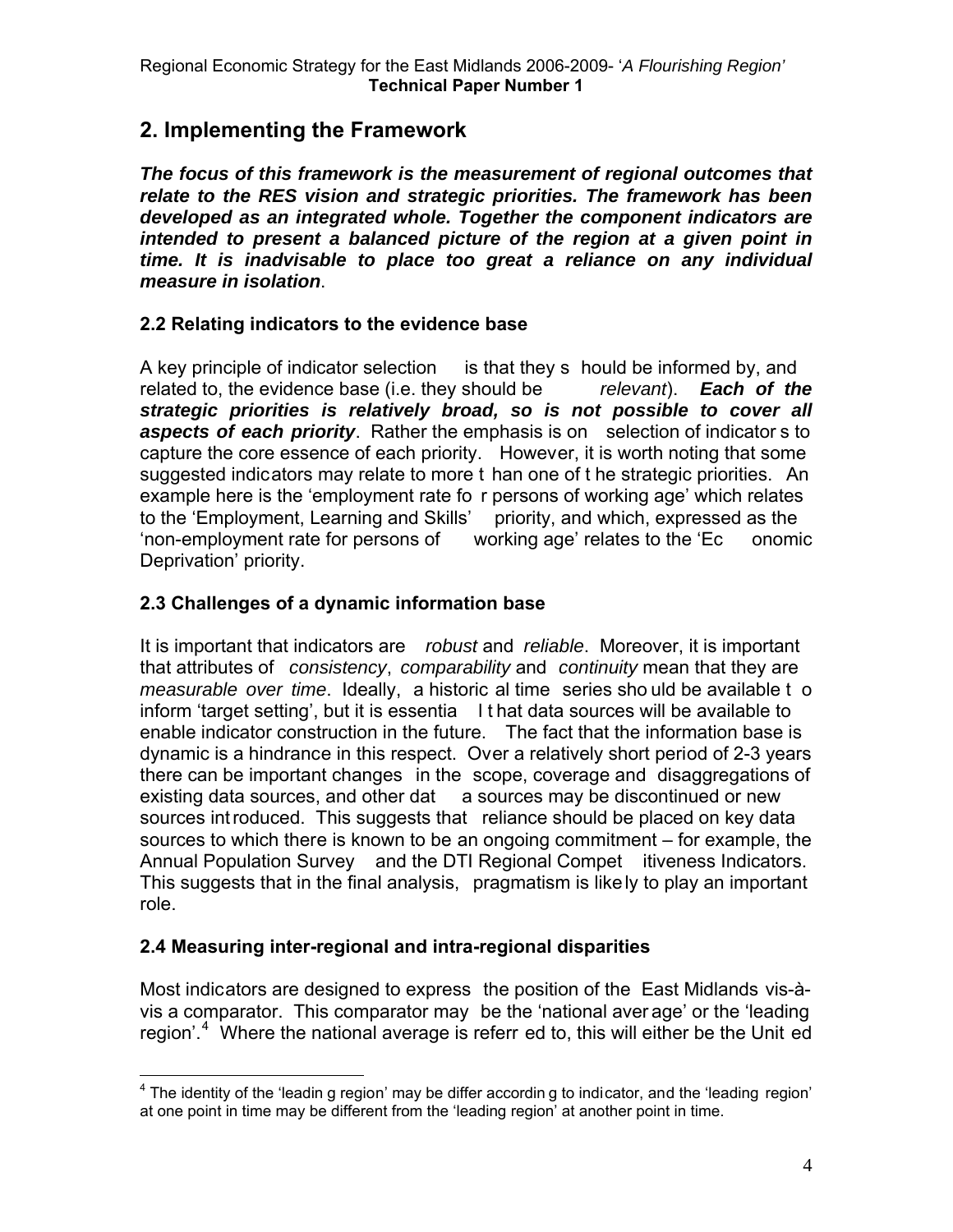Kingdom (i.e. England, Scotland, Wale s and Northern Ireland), Great Britain (which excludes Northern Ireland) or England, depending on the coverage of the dataset in question. Since one of the Structural Them es to which the Strategic Priorities relate is achieving equality, it is important that progress on one indicator is not made at the deliberate expense of 'leaving behind' c ertain areas and subgroups wit hin the region. Henc e, indicators may be couched in terms of intraregional disparities and inte r-group disparities within t he region, as we ll as interregional disparities. No t all dat a sources are able to support disaggregation to sub-regions and for s ub-groups in a robust fashion. M oreover, the sub-regiona l geographies and sub- groups to which disaggregation can be supported is likely to vary between data sources. Further more, what the relevant sub-regiona l geographies and sub-groups are may vary between indicators.

# **2.5 International Comparability**

Wherever possible indicators capable of inter national comparis on have been utilised, although considerations of data availability prevent this across the full breadth of the RES st rategic priorities. The Reg ional ISEW f easibility s tudy<sup>[5](#page-5-0)</sup> concluded that while it will not be possible to impl ement a European ISEW in the short term, planned improvements to Eurost at data provision are likely to make an element of international comparability feasible in the medium to long term.

 $\overline{a}$ 

<span id="page-5-0"></span> $<sup>5</sup>$  Ibid NEF and University of Surrey, 2005.</sup>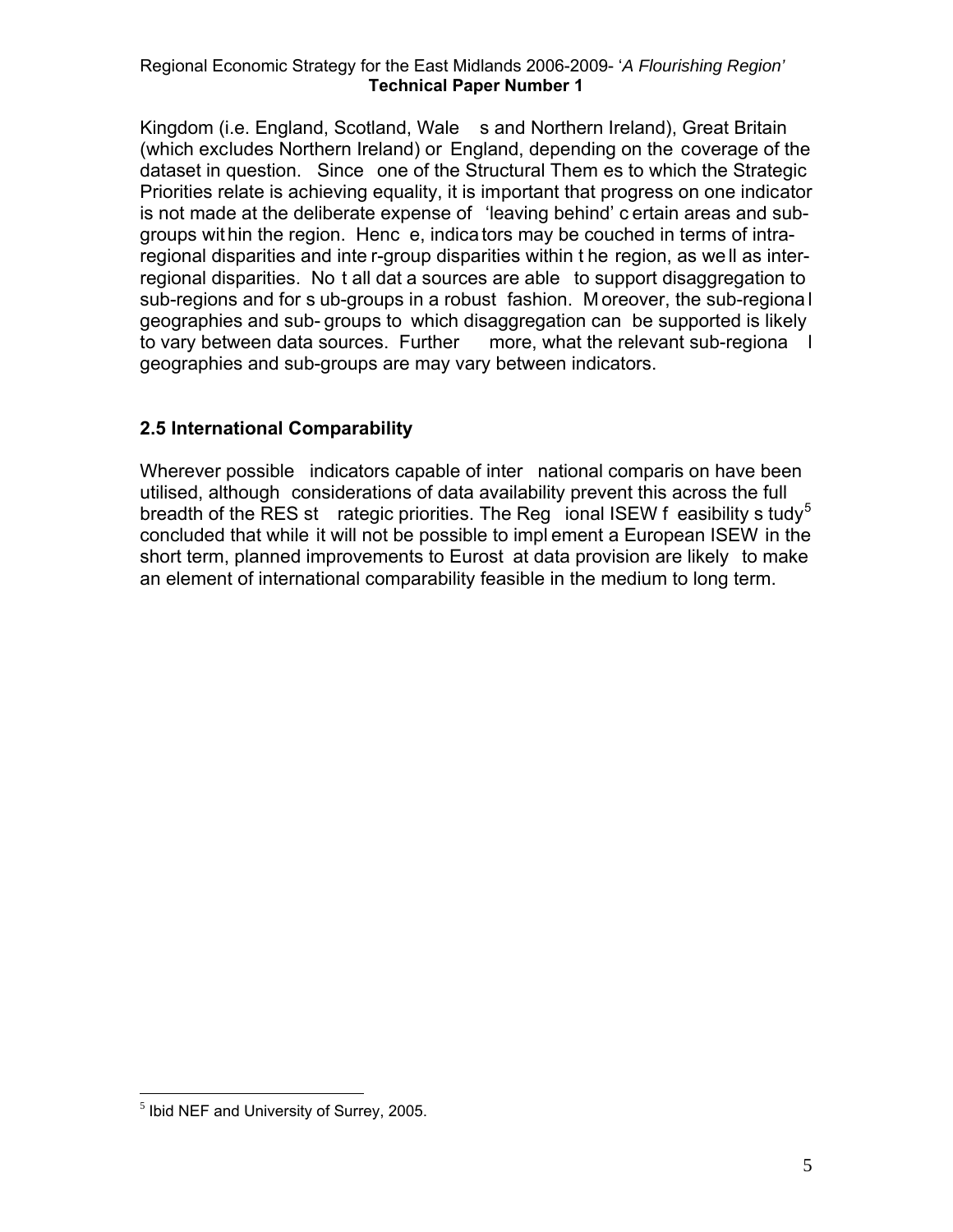|                                                     | Measure to be<br>applied <sup>6</sup>                                                                       | <b>Target</b>                                                                                                                                                                                                               | <b>Baseline</b>                                                                                      |
|-----------------------------------------------------|-------------------------------------------------------------------------------------------------------------|-----------------------------------------------------------------------------------------------------------------------------------------------------------------------------------------------------------------------------|------------------------------------------------------------------------------------------------------|
| <b>Vision</b>                                       | Regional Index of<br>Sustainable<br>Economic<br>Wellbeing.                                                  | To improv<br>e the region'<br>s<br>performance again st the ISEW<br>indicators.                                                                                                                                             | East Midlands £8,953<br>per capita (2004).                                                           |
| <b>Productivity</b>                                 | GVA per hour<br>worked $(UK =$<br>$100$ ).                                                                  | To increase GVA per hour<br>worked to the national average,<br>i.e. GVA in the East Midlands will<br>be 100% of the UK average by<br>2009.                                                                                  | East Midlands: 98.5%<br>of the UK average<br>(2004).                                                 |
| <b>Employment</b><br>Rate                           | <b>Employment rate</b><br>(% working age).                                                                  | To achieve an employment rate<br>above 76% of the working age<br>population by 2009 and to remain<br>at least one percentage point<br>above the UK average.                                                                 | East Midlands rate:<br>75.4%; UK rate: 74.2%<br>(2004).                                              |
|                                                     |                                                                                                             | To address sub-regional<br>disparities, increase the<br>employment rate of the bottom<br>decile of LADs/UAs to 70% by<br>2009.                                                                                              | Mean employment rate<br>in bottom decile of<br>LADs/UAs: 65.2%<br>(2004).                            |
| Employment,<br><b>Learning and</b><br><b>Skills</b> | Percentage of<br>economically<br>active adults<br>qualified to Level<br>4 or higher.                        | To increase the proportion of<br>economically active adults<br>qualified to a Level 4 or above to<br>30% by 2009.                                                                                                           | East Midlands: 25%;<br>UK: 28.6% (2003)                                                              |
|                                                     | Employment in<br>K1 high<br>knowledge<br>intensive sectors<br>and K4 low<br>knowledge<br>intensive sectors. | To increase the proportion of<br>employment in K1 sectors to<br>within 4 percentage points of the<br>UK average by 2009; and to<br>reduce the share of employment<br>in K4 sectors to level with the UK<br>average by 2009. | K1- East Midlands:<br>24.3%;<br>UK: 32.1%<br>K4- East Midlands:<br>$38.7\%$ ;<br>UK: 30.9% (2003).   |
| <b>Enterprise</b><br>and Business<br><b>Support</b> | <b>Business</b><br>registration rate<br>(per 10,000<br>population).                                         | Increase the rate of VAT<br>registrations to 40 per 10,000<br>population head and be at least<br>level with the UK average by<br>2009.                                                                                      | East Midlands: 35; UK:<br>38 (2004).                                                                 |
|                                                     | Proportion of<br>businesses<br>surviving 3 years.                                                           | Maintain a 3 year survival rate<br>above the UK average and be at<br>least at 71% by 2009.                                                                                                                                  | East Midlands: 70.6%;<br>UK: 68.9% (businesses<br>registering in 2001 and<br>surviving three years). |
| Innovation                                          | Gross Domestic<br>Expenditure on<br>R&D (GERD).                                                             | To increase gross domestic<br>expenditure on R&D to 2.5% of<br>GVA by 2009.                                                                                                                                                 | East Midlands: 2.3%;<br>UK: 2.1% (2002).                                                             |
|                                                     | % of businesses'<br>turnover<br>attributable to<br>new & improved<br>products.                              | To increase the proportion of<br>business turnover attributable to<br>new and improved products to<br>6% by 2009.                                                                                                           | East Midlands: 4%;<br>UK: 9% (2001).                                                                 |

*Table 1: Summary of Indicators* 

 $\overline{a}$ 

<span id="page-6-0"></span> $6$  Full sources for all of these statistics are provided in Sections 3 and 4.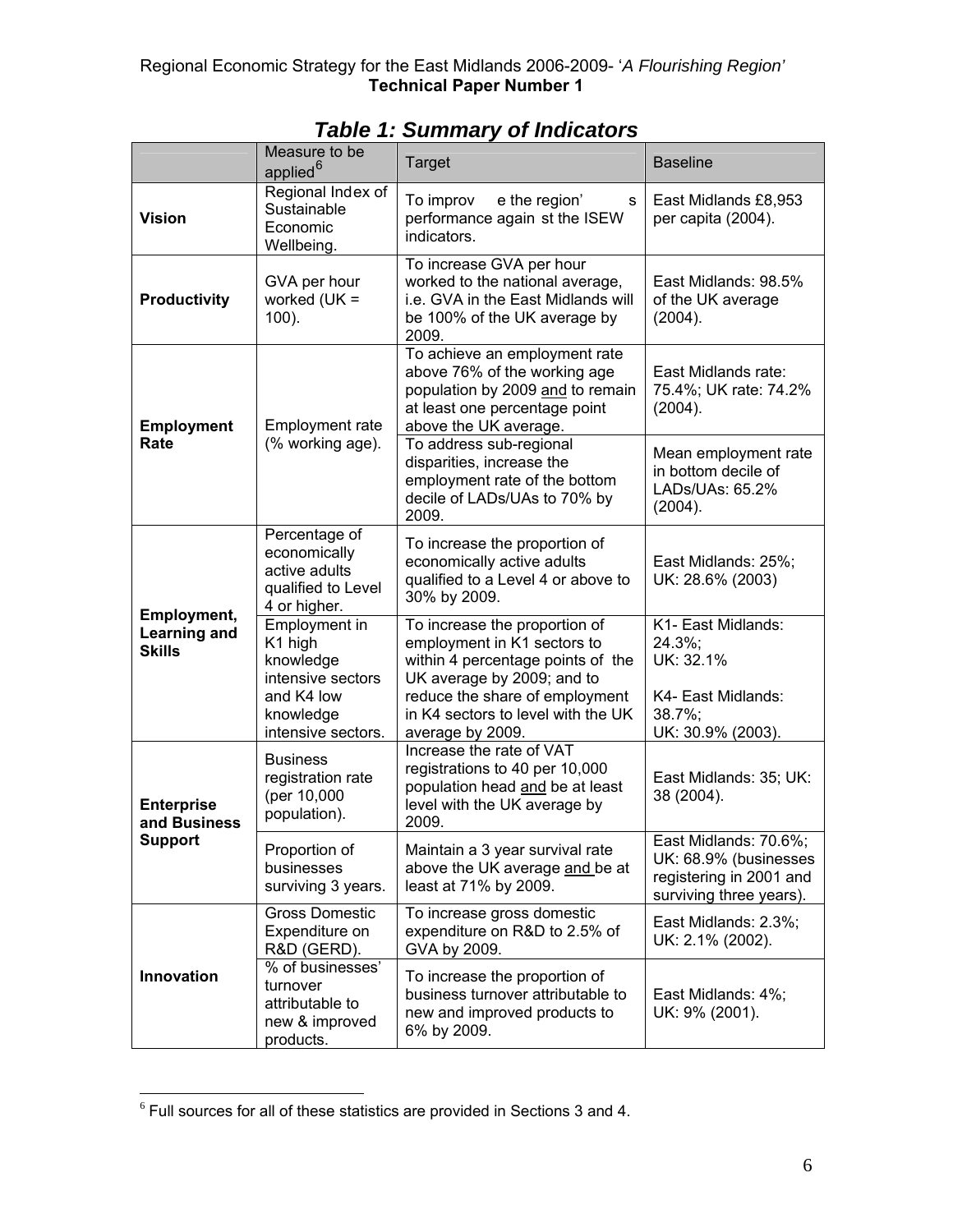| <b>Transport and</b><br><b>Logistics</b>                    | % of workforce<br>travelling to work<br>by public<br>transport, walking<br>or cycling.                                     | To increase the proportion of the<br>East Midlands workforce<br>travelling to work by public<br>transport, walking or cycling to<br>23% by 2009.                | East Midlands: 20.5%.<br>Great Britain: 27.2%<br>(autumn, 2004).                                                                                            |
|-------------------------------------------------------------|----------------------------------------------------------------------------------------------------------------------------|-----------------------------------------------------------------------------------------------------------------------------------------------------------------|-------------------------------------------------------------------------------------------------------------------------------------------------------------|
| <b>Resource</b><br><b>Efficiency &amp;</b><br><b>Energy</b> | Carbon dioxide<br>emissions by end<br>user per £ million<br>GVA.                                                           | To move towards the national<br>average in total $CO2$ emitted per<br>£ million GVA produced by 2009.                                                           | Total $CO2$ emissions<br>per £ million GVA in<br>East Midlands: 181.2<br>tonnes carbon<br>equivalent; England:<br>149.8 tonnes carbon<br>equivalent (2003). |
|                                                             | Waste produced<br>per £ million<br>GVA.                                                                                    | To move towards the national<br>average in total waste produced<br>per £ million GVA by 2009.                                                                   | Total waste produced<br>per £ million GVA in<br>East Midlands: 327.1<br>tonnes; England:<br>228.5 tonnes (2003).                                            |
| <b>Environmental</b><br><b>Protection</b>                   | Proportion of river<br>distance<br>classified as<br>'good' chemical<br>and 'good'<br>biological quality.                   | To maintain current proportion of<br>East Midlands river length (% of<br>total km) of 'good' chemical and<br>'good' biolo gical quality up<br>to<br>2009.       | East Midlands rivers of<br>'good' chemical quality:<br>55% (2004)<br>East Midlands rivers of<br>'good' biological<br>quality: 61% (2004).                   |
| <b>Land and</b><br><b>Development</b>                       | Average annual<br>growth rate over<br>a five year period<br>in employment<br>floor space.                                  | To maintain an average annual<br>growth rate over a five year<br>period of 1.5% in employment<br>floor space by 2009.                                           | East Midlands: 1999-<br>2004 average growth<br>rate of 1.6% (2003-<br>2004 growth rate was<br>negative, at -0.2%)<br>England: 1999-2004<br>average: 1.7%.   |
| <b>Cohesive</b><br><b>Communities</b>                       | Participation in<br>formal voluntary<br>activities in the<br>last 12 months.                                               | Increase the proportion of the<br>East Midlands population<br>engaged in formal volunteering to<br>within 3 percentage points of the<br>leading region by 2009. | East Midlands: 44%;<br>England and Wales:<br>42%; South West: 51%<br>(2003).                                                                                |
| <b>Economic</b><br>Renewal                                  | Reduce<br>disparities in<br>economic activity<br>rate<br>(% working age)<br>between urban<br>and rural areas.              | Maintain rural rates above 80%<br>and increase urban activity rates<br>to 78% by 2009.                                                                          | East Midlands: 78.8%;<br>urban areas: 76.2%;<br>rural areas: 80.9%<br>(2004).                                                                               |
| <b>Economic</b><br><b>Inclusion</b>                         | Proportion of the<br>population of<br>working age<br>claiming key<br>benefits.                                             | To halve the gap between the<br>East Midlands and the South<br>East from 3.6 percentage points<br>to 1.8 percentage points by 2009.                             | East Midlands: 12.3%;<br>Great Britain: 13.6%;<br>South East: 8.7%<br>(May, 2004).                                                                          |
|                                                             | Economic activity<br>rates in bottom<br>decile of East<br>Midlands Local<br>Authority<br>Districts/Unitary<br>Authorities. | Increase economic activity rates<br>in the bottom decile of LADs/UAs<br>to 75% by 2009.                                                                         | East Midlands average:<br>78.8%; lowest decile:<br>71% (2004).                                                                                              |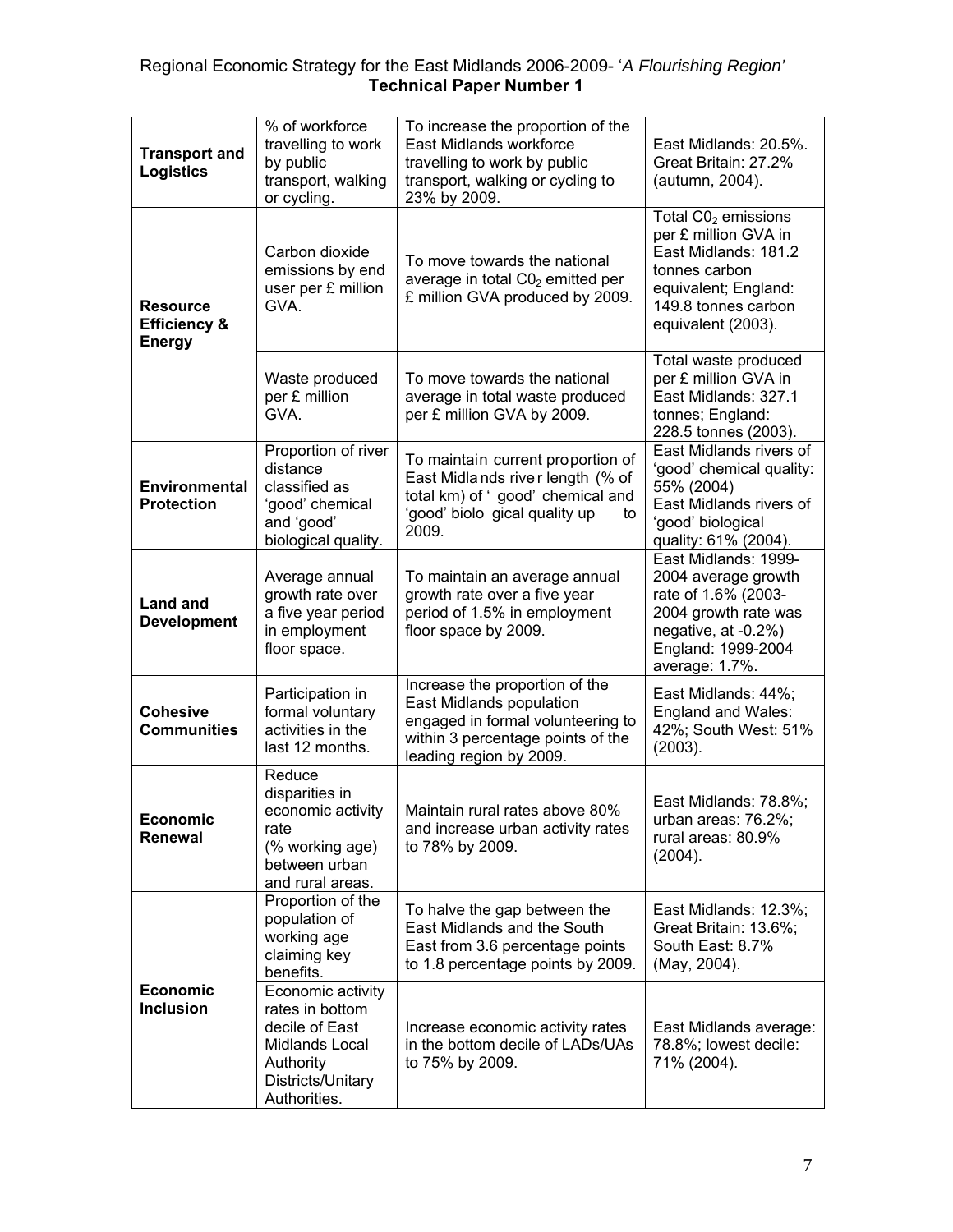# **3. Overarching targets – Regional ISEW, Productivity and Employment Rate**

Section 2 above des cribed the overall in dicator framework developed for the RES. At the apex of the triangle is the Regional ISEW measure.

# **3.1 The Regional Index of Sustainable Economic Wellbeing**

The Regional Index of Su stainable Ec onomic Wellbei ng (Regional ISEW ) is a composite indic ator of well being that seek s to meas ure different factors that relate to economic wellbeing and create a single performance indicator. Its model is effectively a macro-level c ost benef it analys is. Wherever possible, the components of the index have been select ed to reflect the strategic priorities of the RES.

It starts with the economic benefits der ived from consumer expenditure. Then some economic adjustments are made fo r ensuring t hat economies prudently invest for the future and manage their tr ade balances effectiv ely. Depending on the actual year and state of the economy these may involve extra economic costs. The value of social benefits that are not accounted for in personal consumption figures are al so added, such as public expenditure on health and education as well as an estimate of the value of unpaid domestic labour at home. Estimates of the value of unpaid vol untary work outside the home are also included.

Social costs are deducted such as expe nditures that defend our quality of life rather than enhance it. These include factors such as the cost of car accidents, crime, and family breakdow n. In addition changes in the distribution of inc ome are accounted for, reflecting the diminis hing marginal utility of money. Estimates of environmental costs are then made. These inc lude water and air pollution as well as est imates of the costs of c limate change and ozone d epletion. Further adjustments are made regarding t he m anagement of renewable and nonrenewable stocks of natural capital such as fossil fuel s and natural assets, such as farmlands and natural habitats.

All of these domains, and t he factors beneath them, have different trends over time and one of the benefits of  $a$  transparently cons tructed indicator, such as Regional ISEW, is that they can be tracked indiv idually. The Regional ISEW will be updated periodically.

As Chart 2 below shows, the regional ISEW per capita has grown steadily during the last decade, at a slightly faster rate than GVA per capita. The last data shows that regional ISEW per capita is £8,953, based on 2004/2005 prices. This is 59.5% of GVA per capita in the region and an increase from 55.7% in 1994.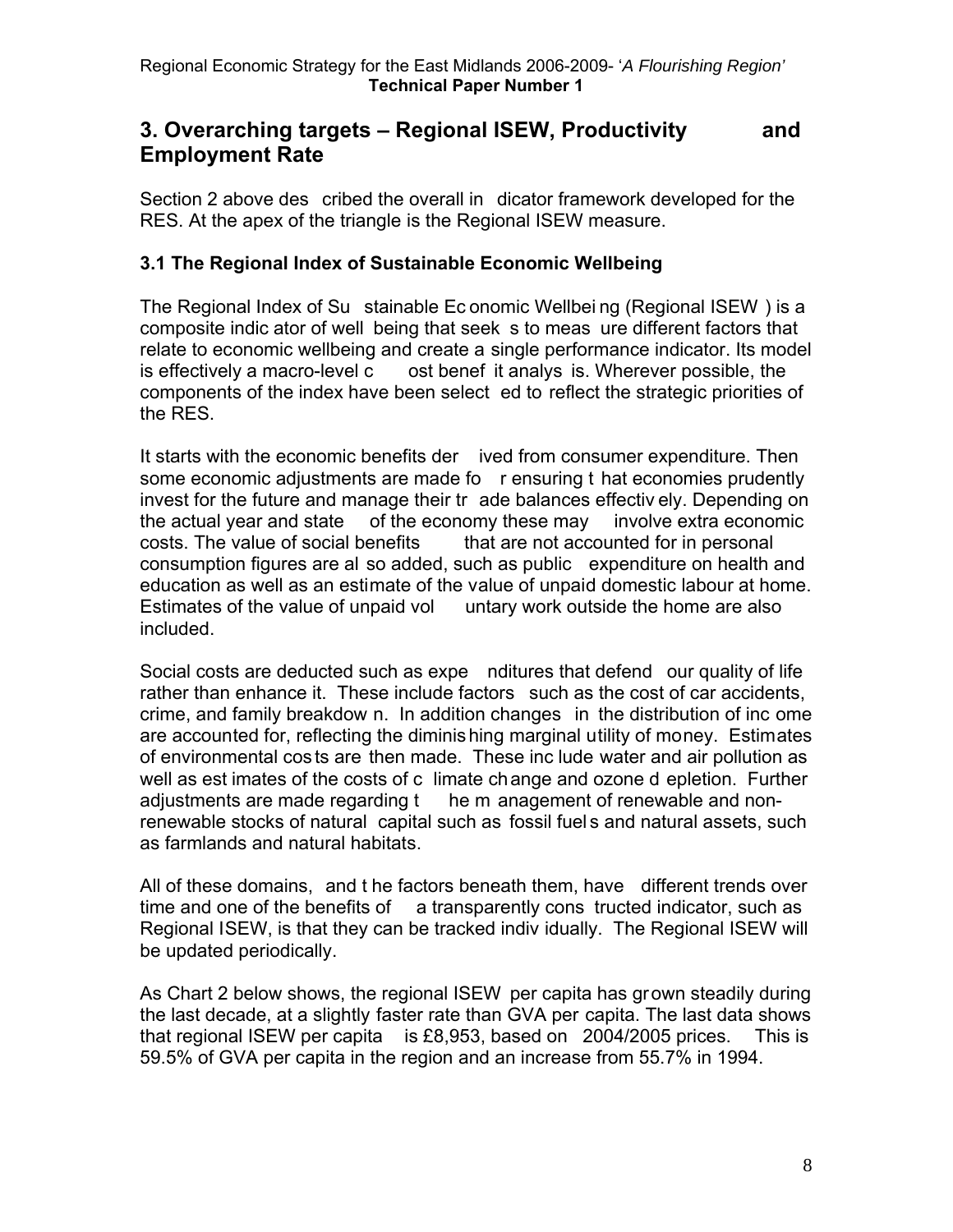

*Chart 2: Economic Wellbeing and Economic Growth in the East Midlands 1994-2004* 

# **3.2 GVA and Employment Rate**

The next tier is comprised by arguably the two most important regional outcome measures: GVA per hour worked and empl oyment rate for the working age population.

# *3.2a Gross Value Added per hour worked*

GVA per hour worked is the preferred meas ure of regional pr oductivity, as it takes into account the intensity of labour utilisation.During the second half of the 1990s productivity in the East Midlands fell in relation to the UK. It reached a low point of 93.9% of the national average in 1999. Since then the East Midlands has regained some of this lost ground and GVA per hour worked inc reased to 98.5% of the national average in 2004, the latest year for which data is available.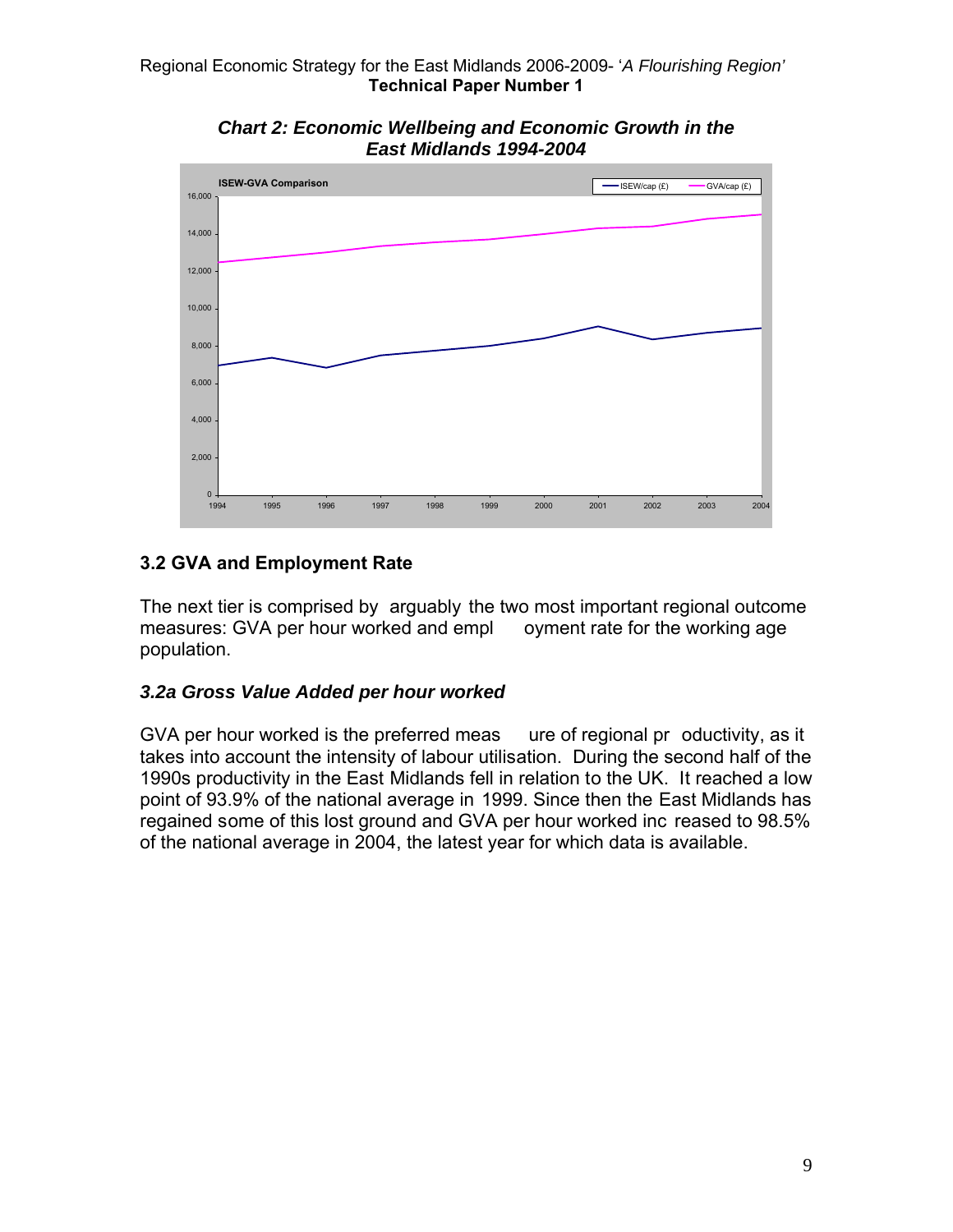

*Chart 3: GVA per hour worked (UK=100)* 

*Source: ONS Crown Copyright, 'Regional Productivity: GVA per hour worked, UK=100', January, 2006, from STATBASE, 22nd February, 2006* 

**Baseline**: The latest estimate (2004) of GVA per hour work ed in the East Midlands is 98.5% of the UK average.

**Target**: To increase GVA per hour worked to the national average.

**Comment**: *GVA per hour worked is the preferred measure of regional productivity, as it takes into account the intensity of labour utilisation. Since 1999, when the region was 93.9% of the UK average, the East Midlands has been closing the gap. However the trend has not been one of consistent year-on-year improvement, therefore reaching the UK average would represent a considerable achievement.* 

**Source:** ONS sub- national productivity dat a from 'STAT BASE', published annually in: DTI, **'***Regional Competitiveness & State of the Regions',* (annual, last release in May 2005).

# *3.2b Employment Rate*

As illustrated in Char t 4 below, the employ ment rate in the East Midlands has remained consistently above the national average (in this case Great Britain, which excludes Northern Ireland, which wa s only incorporated into the UK Labour Force Survey in 2003). The employment rate has also remained  $v = e<sub>ry</sub>$ stable from 1999, remaining bet ween 75% and 76% o f the region's working age population, at least a full percentage point above the Great Brit ain average. As the East Midlands exc eeds the national av erage in this case, the South East is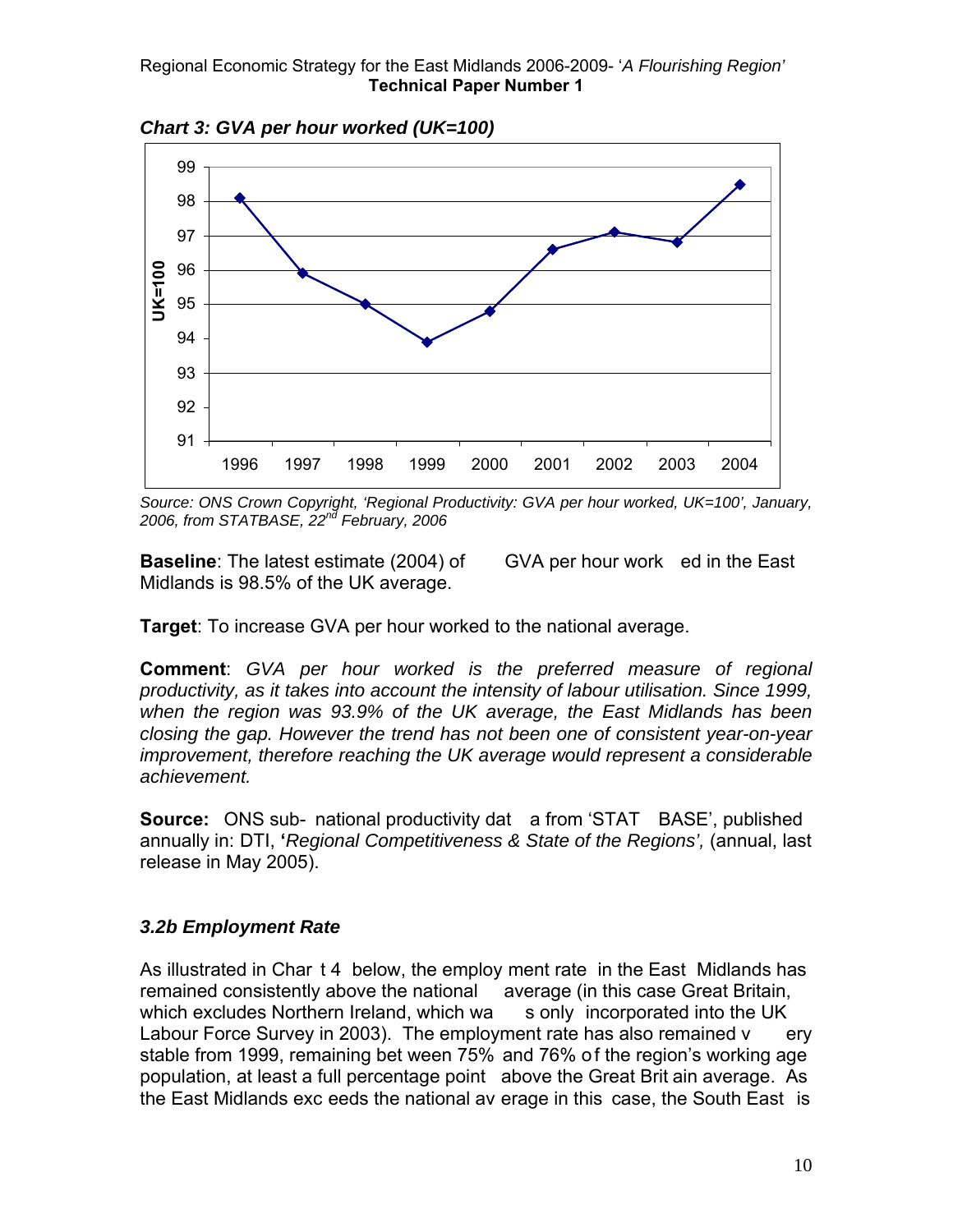used as the comparator wit h the highest employment rates of the Englis h regions, at 78.9% of the working age popu lation in 20 04, compared to 75.3% in the East Midlands.



*Chart 4: Employment rate (% working age population), 1999-2004* 

*Source: ONS Crown Copyright, 'Local Area Labour Force Survey' (annualised), Mar 1999-Feb 2000 to Mar 2003-Feb 2004, and 'Annual Population Survey', January 2004-December 2004, from NOMIS, 9th January, 2006* 

**Baseline**: The latest estimate (2004) for employment rate in the East Midlands is 75.4% of the working age population, which exceeds the UK average of 74.2%.

**Target**: To achiev e an employment ra te above 76% of the working age population by 2009 and to remain at least one percentage point above the UK average.

**Comment**: *A target for employment alongside GVA represents the ambition to attain a regional economy that is both highly productive and has high levels of employment. The East Midlands has consistently exceeded the UK average in recent years (1999-2004). However, recent survey data for 2005 suggests that employment in the region has been growing more slowly than the UK average. Maintaining the current lead whilst increasing the overall rate would therefore be a significant success for the region.* 

**Source***:* ONS C rown C opyright, ' *Annual Population Survey'* (last releas e of annualised dataset is for 2004 – future updates to be based on subsequent annualised rather than quarterly datasets).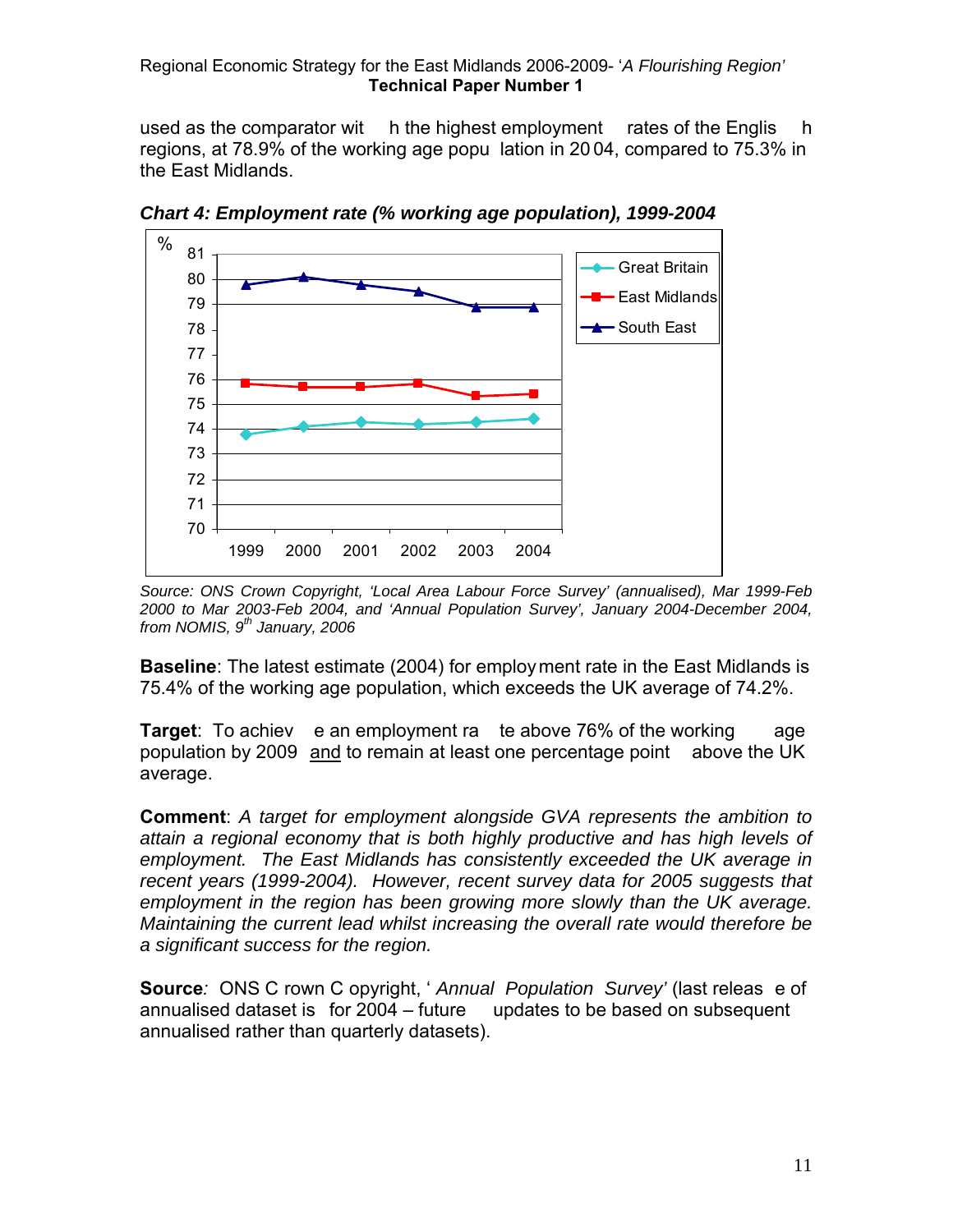# *Target for Reducing Sub-regional Disparities in Employment Rate*

The Annual Population Survey supports robust sub-regional data down to Local Authority District/Unitary Authority level, enabling us to present a target for the reduction of intra-regional disparities.

**Baseline**: The mean employment rate for the four areas in the bottom decile of the East Midlands Local Auth ority Districts/Unitary Au thorities (Lincoln City, Bolsover, Leicester City, Nottingham Cit y) was 65.2% of the working age population.

**Target**: To increase the mean employment rate of the bottom four of the forty East Midlands Local Author ity Districts to 70% of the working age population by 2009.

**Comment**: *The mean of the bottom four Local Authority Districts/Unitary Authorities is currently over 10 percentage points below the regional rate. A target of 70% represents a significant improvement in the employment rate of these areas, and will reduce the gap with the regional.* 

**Source***:* ONS Crown Copyright, '*Annual Population Survey'* (annual, last release is 2004).

# **4. Indicators and Targets for each Strategic Priority**

The final section of this paper descri bes the outcome level indicators and associated targets selected to measure progress against each of the 10 Strategic Priorities in the RES.

# **4.1 Employment, Learning and Skills**

#### *4.1a Percentage of economically active (working age) qualified to an NVQ4 and above*

This indic ator is included to reflect t he importance of higher level skills t o the region's economic development. This de scribes the proportion of economically active qualified to a Level 4 and above ( equivalent to a degree or higher). This has been identified as an outcome target for the Employment, Learning and Skills Strategic Priority for the following reasons:

- This indicator reflects an area where the East Midlands has historically lagged the national average to a significant degree.
- Significant progress has been made in the propor tion of working age adults qualified to a Level 2 and Level 3, with the East Midlands now at or above the national aver age depending on the m easure referred to.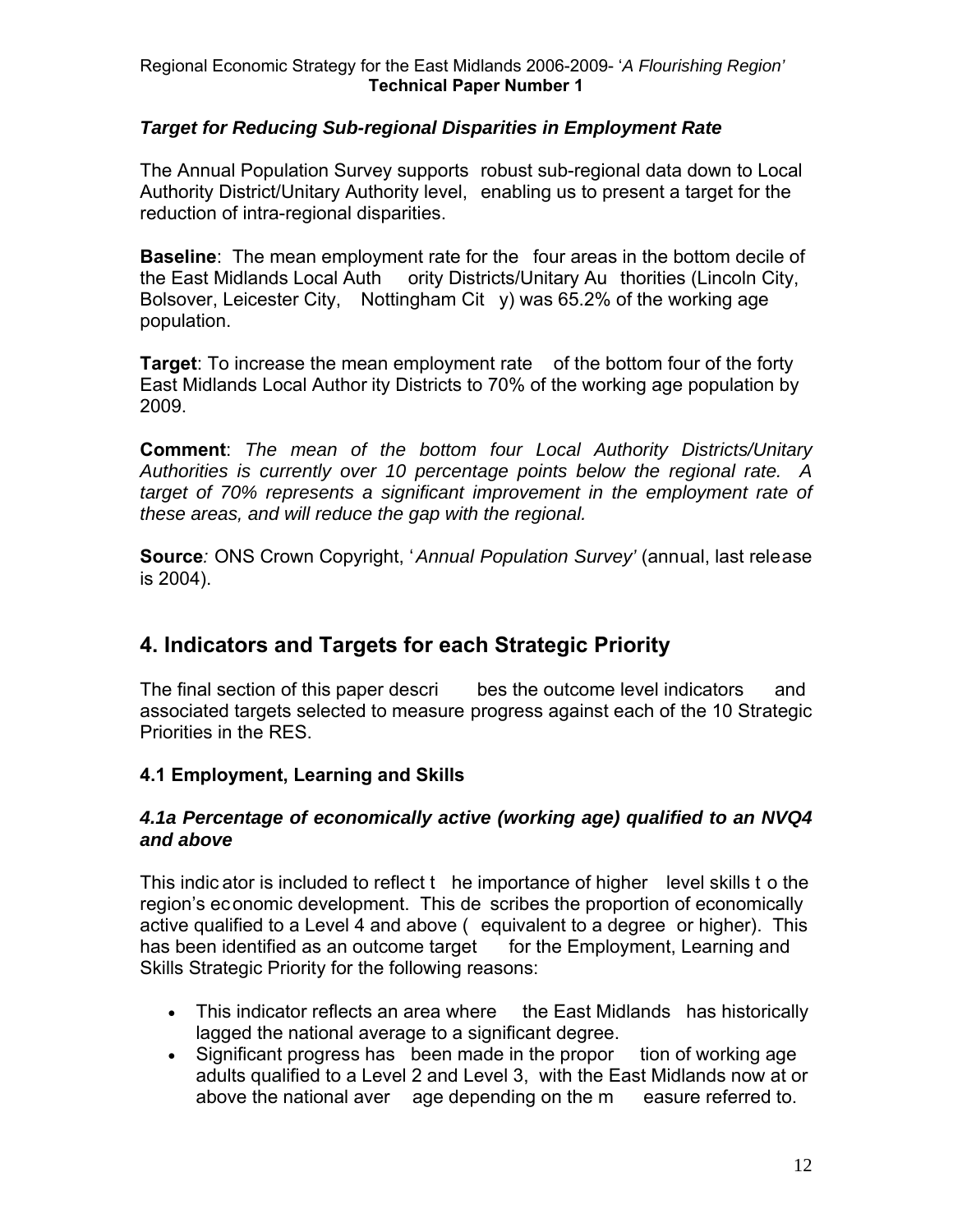However, in the cas e of Level 4,  $t$  he region still s ignificantly lags the national average, and has one of the lowes t proportions of its workforce qualified to this level of all English regions.

- Employment, Leaning and Skills s its wit hin the Raising Productivity structural theme in the RES. There is ther efore a distinction between the skills needed for sustainable employability, identified by the DfES and th e OECD as Level 2, and the skill level identified as having the greatest impact on regional pr oductivity. The in terim report of the Government's review of the UK's skills ne eds, conducted by Lord Leitch, identified increases in the proporti on of the workforce qua lified to a Level 4 as having the greatest direct impact on productivity.<sup>[7](#page-13-0)</sup>
- Level 4 has close int erlinkages with the Innovation st rategic priority, as discussed in section 10 on the region' s key sectors. Research on the factors that facilitate innovation suggest that t he higher the level of workforce skill, the greater the capacity of a region, sector or individ ual firm to innovate or implement innovative practices and processes.<sup>[8](#page-13-1)</sup>

The economically active popula tion is us ed in this c ase to capture those in the workforce with this level of qualificati on, and to dis count those in full-time education (which would include signific ant numbers of university students). Chart 5 below shows that the East Midl ands remains below the national average (Great Britain in this case, in order to present time series from 1999- see employment rate above), at 25% of the working age economically active population educated to this level in t he region in 2003, co mpared to 28.6% nationally. However, the gap has closed between the region and Great Britain between 2000 and 2002.



 $\overline{a}$ 

*Chart 5: Economically active adults with an NVQ4 and above, 1999-2003* 

*Source: ONS Crown Copyright, 'Local Area Labour Force Survey' (annualised), Mar 1999-Feb 2000 to Mar 2003-Feb 2004, from NOMIS, 17th August, 2005* 

<span id="page-13-0"></span><sup>7</sup> The Leitch Review of S kills, ' *Skills in the UK: The Long-term challenges- Interim Report'*, December 2005.

<span id="page-13-1"></span><sup>8</sup> Christine Oughton and Marion Frenz, Birkbeck College, University of London, *'Innovation Policy Position Paper: A Report for the East Midlands Development Agency'*, October 2005.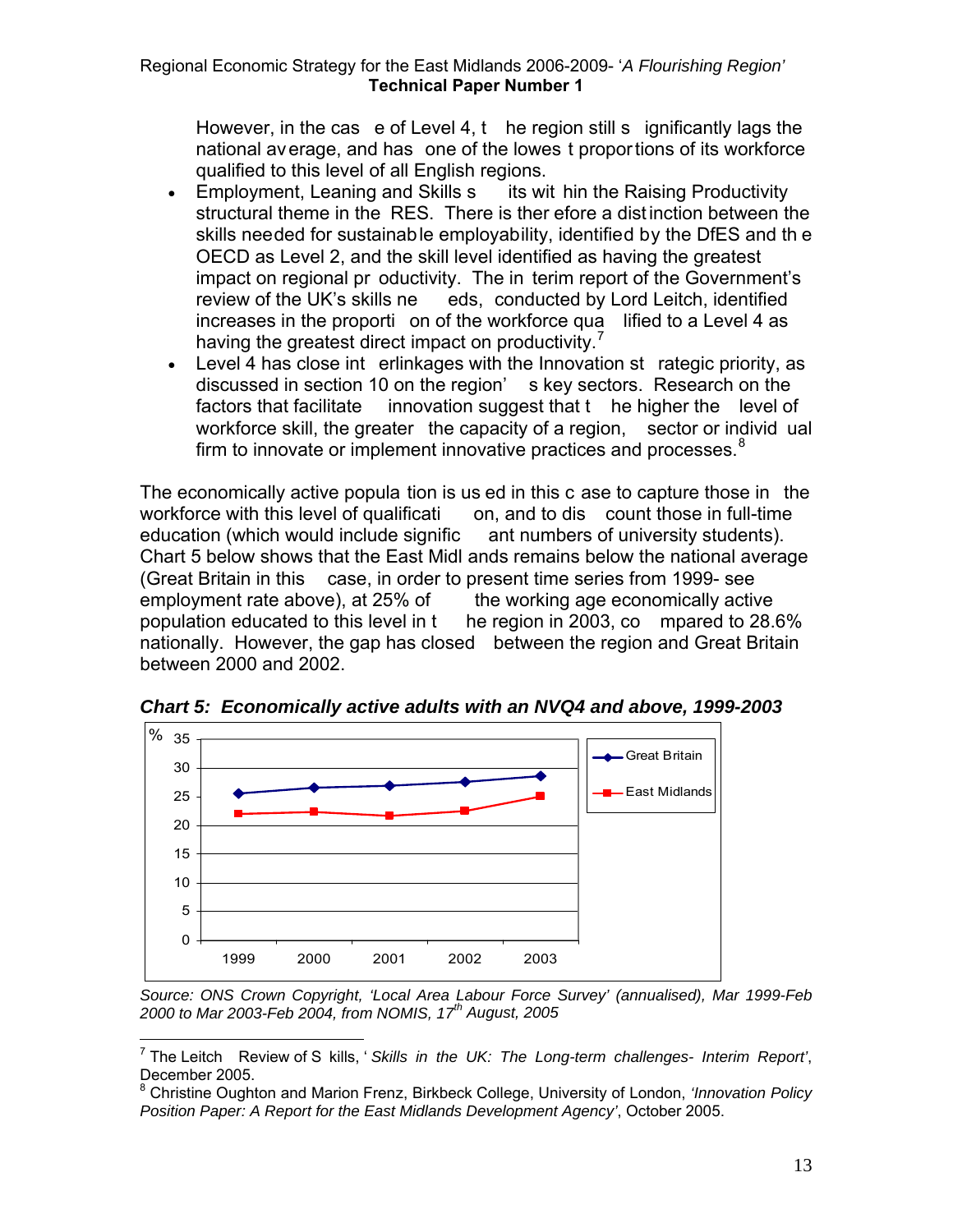**Baseline**: The latest estimate (2003) for the proportion of economically activ e adults qualified to an equivalent of a Level  $4$  (degree level) or higher is 25% in the East Midlands, compared to 28.6% in the UK.

**Target**: To increase the propor tion of econom ically active adults qualified to a Level 4 or above in the East Midlands to 30% by 2009.

**Comment**: *2004 qualification data from the Annual Population Survey is unavailable, so 2003 equivalent from the Labour Force Survey is the most recent. Although the East Midlands has recorded one of the most significant increases on the indicator since 1999, it continues to lag the UK average. Given the very high levels qualified to a Level 4 in London and the South East, which will also be expected to increase, equalling the UK average by 2009 is unlikely. 30% is therefore a stretching target for the East Midlands, although the UK average is likely to exceed this by 2009.* 

**Source**: ONS Crown Copyright, *'Local Area Labour Force Survey'* (annualised) (annual, latest available data for 2003, as problems identified by the ONS in the qualifications variables of the successo r survey, the A nnual Population Surveywill be resolved in 2006).



*Chart 6: % of total employment in K1 and K4 industries, 2003* 

*4.1b Employment in 'knowledge intensive industries'* 

*Source: ONS Crown Copyright, 'Local Area Labour Force Survey' (annualised), March 2003- February 2004. Derived from data provided by the LFS Dataservice on 7th March, 2006.*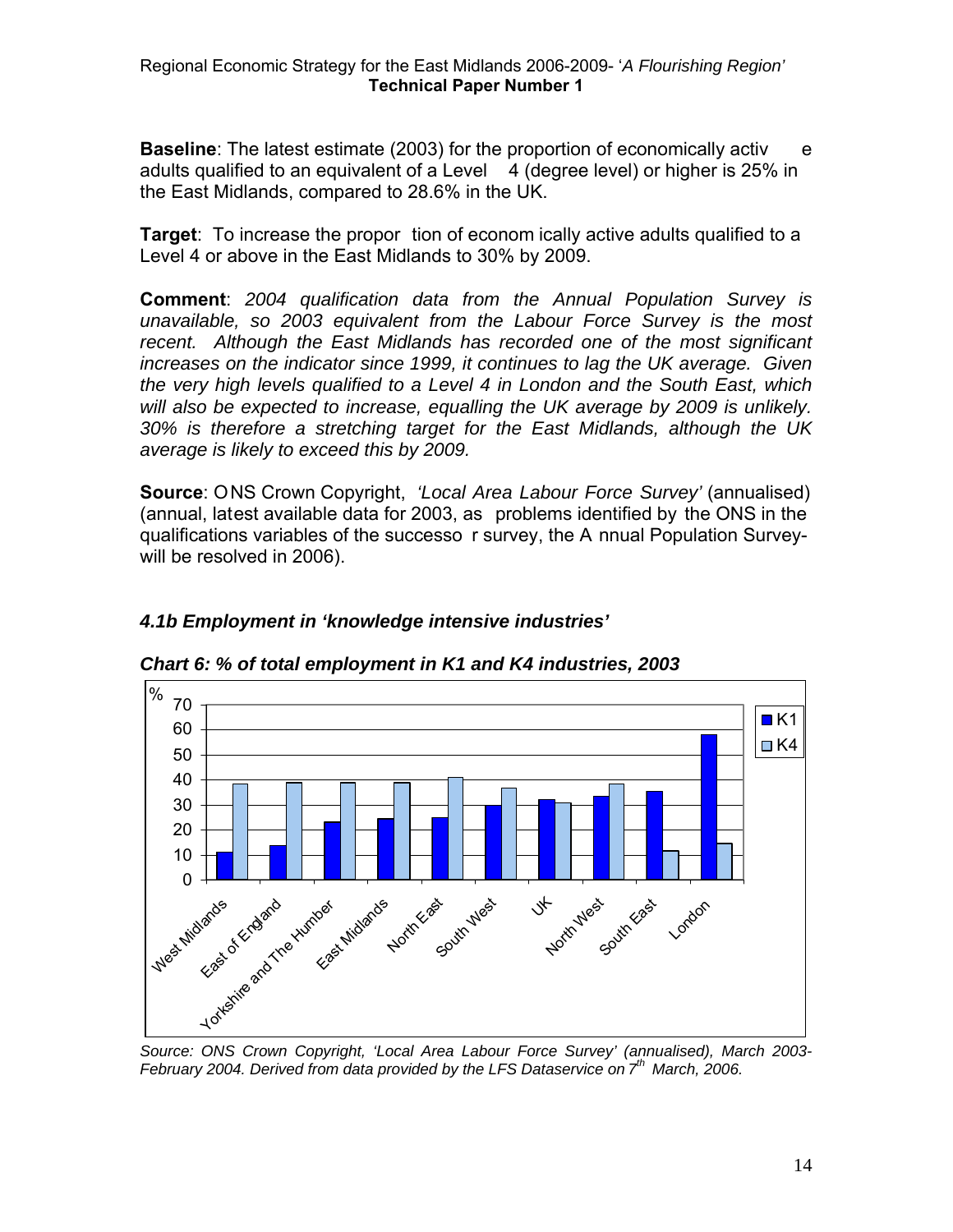Employment in 'K1' s ectors (those sectors that employ more than 40% graduate equivalents in their workforce) in the East Midlands is lower than the UK average, at 24.3% of the total workforce compared to 32.1% in the UK. Conversely , the region has an above average pr oportion of employment in the least knowledge intensive 'K4' s ectors (employing less than 15% graduate equi valents in their workforce), at 38.7% compared to 30.9% in the UK. It is important to note that London is an extreme outlier in this case, due to its large concentration of employment in finance and business serv ices and public administration, wit h 58.1% of employment in K1 sect ors. The South East is the next highest region, with 35.5% of employ ment in K1 sectors. As Chart 6 illustrate s, the South East and London are the only regions with higher proportions of employment in K1 than K4 sectors, supporting the view that the term 'low pay low sk ills equilibrium' can be applied to much of the country outside London and the South East.

**Baseline**: According to 2003 data, employment in K1 sectors in the East Midlands was 24.3% of total employmen t, compared to 32.1% in the UK, and employment in K4 sectors was 38.7%, compared to 30.9% in the UK.

**Target**: To increase the proportion of employ ment in K1 sectors to within four percentage points of the UK average by 2009 (i.e. halving the current gap); and to reduce the share of employment in K4 sectors to level with the UK average by 2009.

**Comment**: *This method is a proxy measure of knowledge intensity and quality of employment, and measures the proportion of graduates within individual sectors. Therefore a decrease of employment within the K4 band implies increasing the number of graduates employed in sectors currently classed as K4, thus moving them up to K3 or K2 bands, rather than implying an aim of reducing overall employment in given sectors.* 

*As the UK average is affected by the very high proportion of employment in K1 sectors and very low employment in K4 sectors in London, a target to significantly close the gap with the UK average by 2009 would be stretching. This would require a clear step-change in the deployment of individuals with higher level skills across the region's industrial structure.* 

**Source**: Bespoke data ordered from Labour Force Survey Dataservice, ONS Crown Copyright *, 'Local Area Labour Force Survey/Annual Population Survey'*  (annual, c urrent indicator calc ulated from 2003 d ata, 2004 data cur rently unavailable due to ONS surveying difficulties).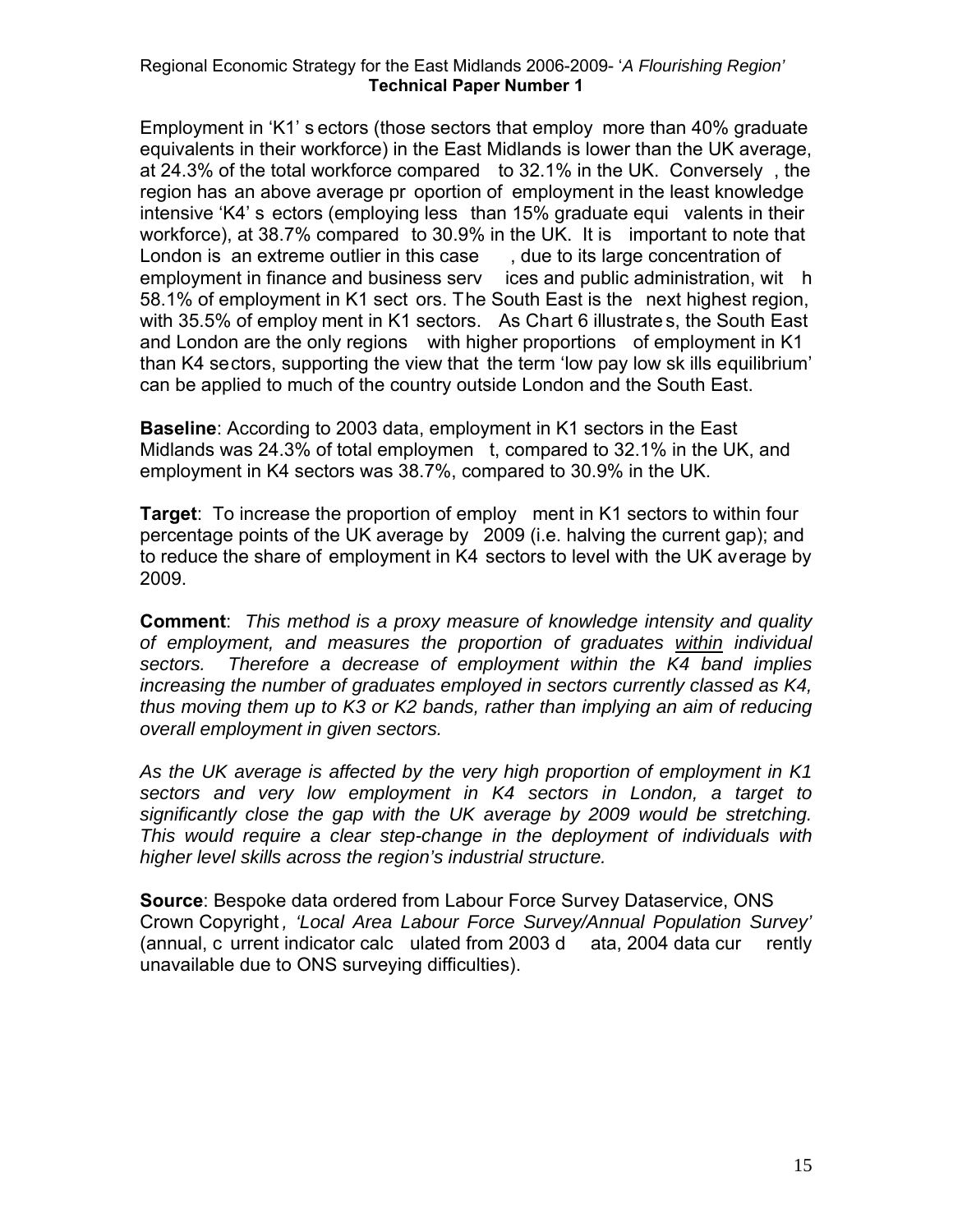# **4.2 Enterprise and Business Support**

# *4.2a Business start-ups per 10,000 population*

This in dicator uses VAT regist rations (via SBS). VAT regist rations are an indicator of entrepreneurship . This is a n ind icator t hat has been used in the previous RES, '*Destination 2010'*.

Chart 7 shows that the number of VAT registrati ons per 10,000 population was 35 in 2004, the latest year for which data is available. The time series for this indicator shows that there has been a high level of variability year-on-year, with the 2004 rate for the East Midlands level with the 1998 rate, and down 2 registrations per 10,000 population head f rom its highest rate i n 2003 of 37. However, throughout the per iod 1998-2004 the East Midlands has fallen belo w the UK rate by at least 2 registrations per 10,000 population head.



*Chart 7: VAT registrations per 10,000 population* 

*Source: Regional Competitiveness & State of the Regions, DTI, July 2005* 

**Baseline:** The rate of VAT regis trations per 10,000 population head in the East Midlands in 2004 was 35, below the UK r ate of 38, and down from the regiona l 2003 rate of 37.

**Target:** Increase the rate of VAT registra tions to 40 per 10, 000 population head and level with the UK average.

**Comment:** *This indicator is highly cyclical, and although the 2003 rate was considerably higher than the 1998 rate, the 2004 rate is in line with 1998. Registration rates in 2004 in all regions have decreased from 2003, and the extent of the decrease in the East Midlands has been in line with the UK average (rates in some regions have fallen by over 3 registrations per 10,000 population). The East Midlands has consistently been below the UK average on this measure.*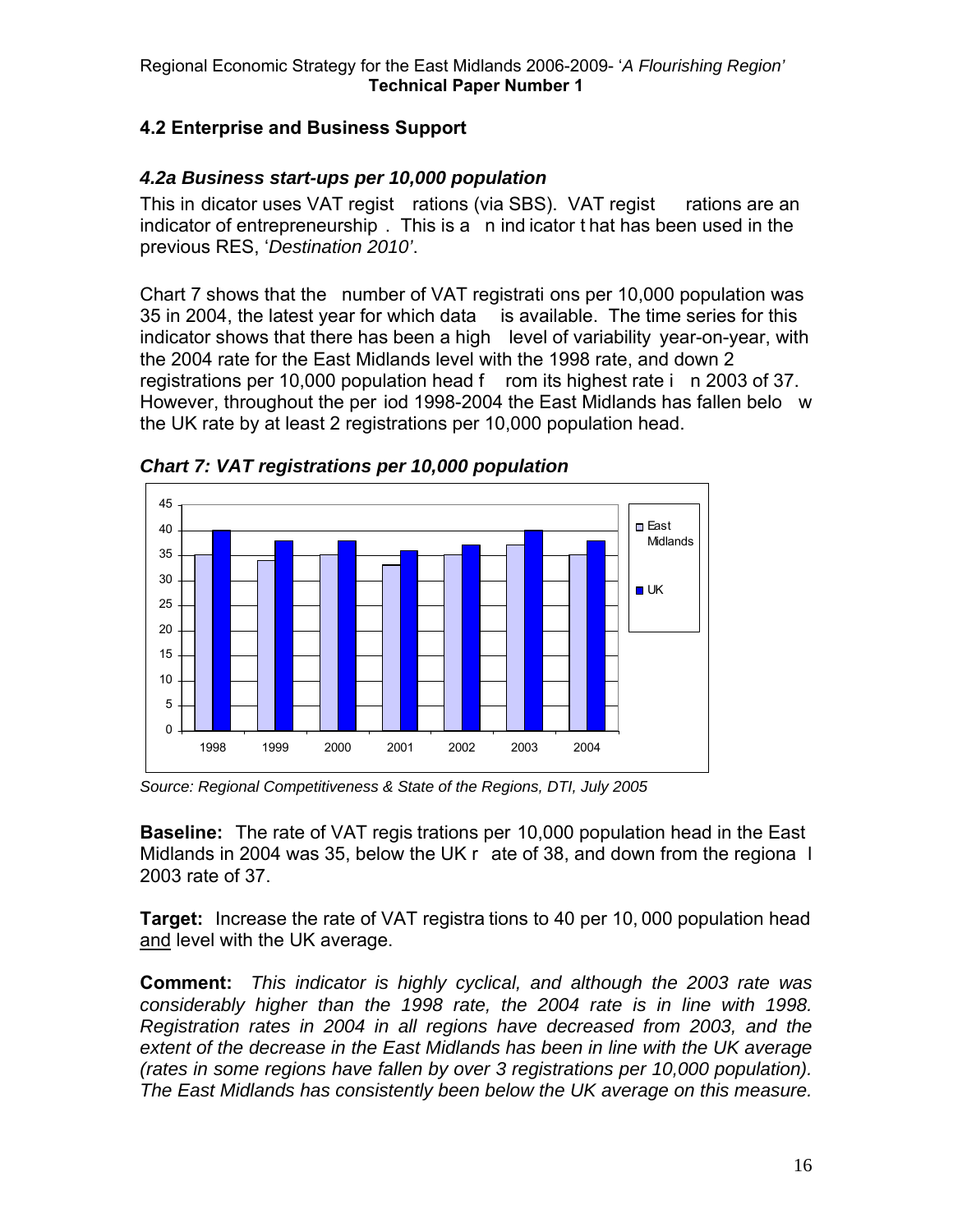*Achieving a rate of 40 registrations per 10,000 population head and levelling with the UK average would therefore require a major step-change compared to past performance.* 

**Source**: S mall Bus iness Servic es, *'VAT Registration and De-registrations'*  (annual, last release November 2005).

#### *4.2b Business survival rates (3 year)*

Chart 8 shows that three year business survival rates have increased after the last recess ion in the early 1990s. According to late st data, the proportion of businesses in the East Midlands that registered for VAT in 2001 still trading after 3 years was 70.6%, compared to 68.9% in the UK ov erall. The East Midlands has been above the UK average for the last four years.





*Source: Small Business Services, 'Table 1: Three year survival rates of VAT registered businesses, by region', in, 'VAT Survival Rates, 1994-2003', February 2006* 

**Baseline**: 70.6% of businesses registering in 2001 in the East Midlands survived for three years, compared to 68.9% in the UK.

**Target**: Maintain a 3 year surviv al rate above the UK average and be at least at 71% by 2009

**Commen**t: *this indicator is highly cyclical, and closely reflects changing economic conditions. Although three year survival rates have increased since 1994, Chart 8 illustrates that the trend has not been one of consistent year-on-*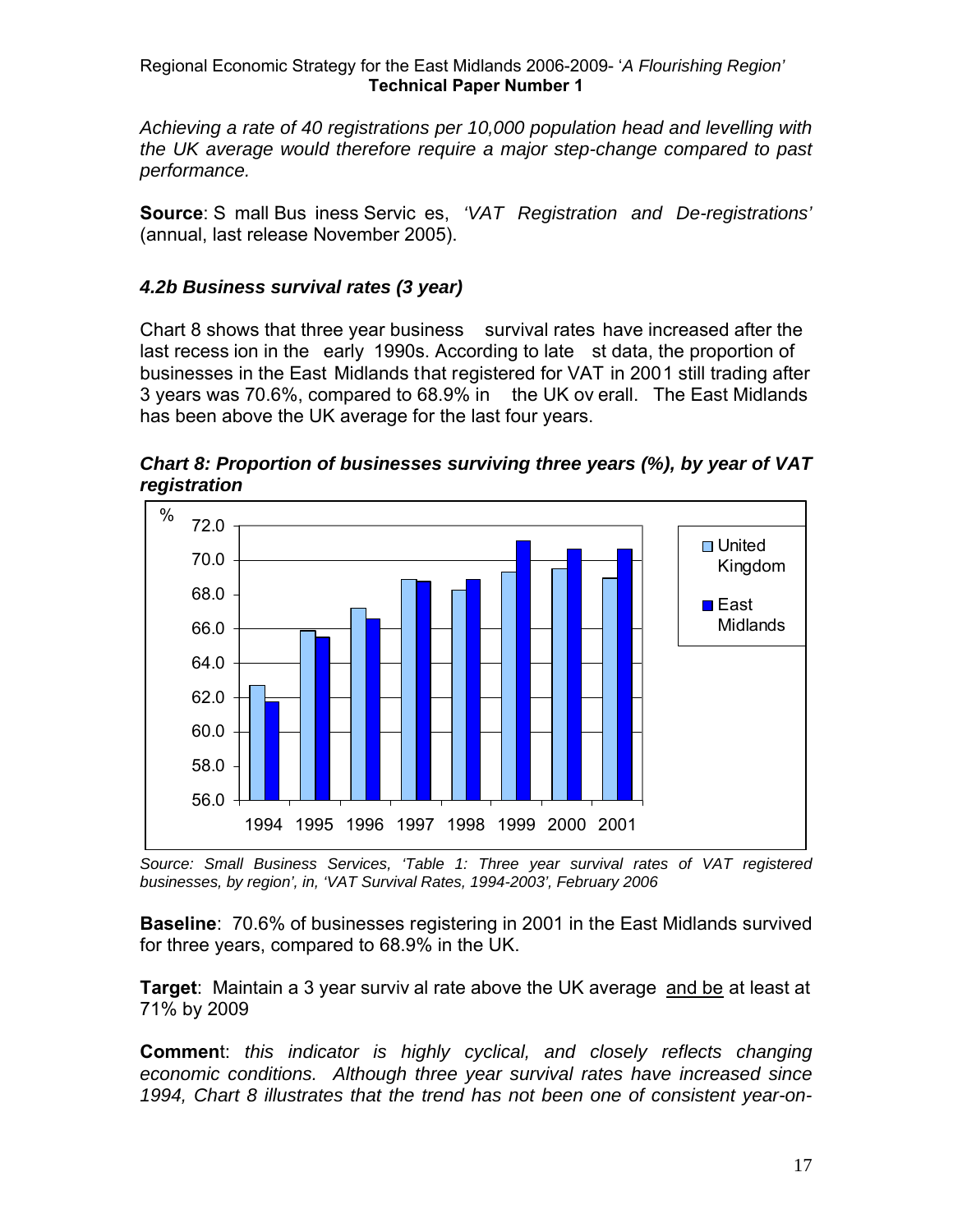*year increases. Additionally, more difficult economic conditions in 2001 are likely to cause a decrease in future 3 year survival rates in the short-term. Maintaining a survival rate above the UK average and increasing it to 71% by 2009 would therefore be stretching in light of available data.* 

**Source:** SBS, '*VAT Survival Rates, 1994-2003'*, February 2006.

# **4.3 Innovation**

# *4.3a Gross Domestic Expenditure on Research & Development (R&D)*

Gross domestic expenditure on research & development has been above the UK average between 1998 and 2002. There has been an increase in the region from 2.0% of GVA in 1998 to 2.3% of GVA in 2002. Ther e has been a slight incr ease for the UK, from 2.0% to 2.1%. This suggests the use of the leading region as the appropriate comparator on this indicator. The leading region is the Eas t of England where gross domesti c expenditure on research & development was equivalent to 4.2% of GVA in 2002.

Here there is scope for disaggregation (into busines s, government and higher education).<sup>[9](#page-18-0)</sup>



# *Chart 9: Gross domestic expenditure on R&D as % GVA*

*Source: Regional Competitiveness & State of the Regions, DTI May 2005* 

<span id="page-18-0"></span> 9 Thi s me asure i s advocated in p reference to Bu siness Ente rprise Research & Develo pment (BERD) as a per cent of GVA due to its inclusion of Government and HE expenditure.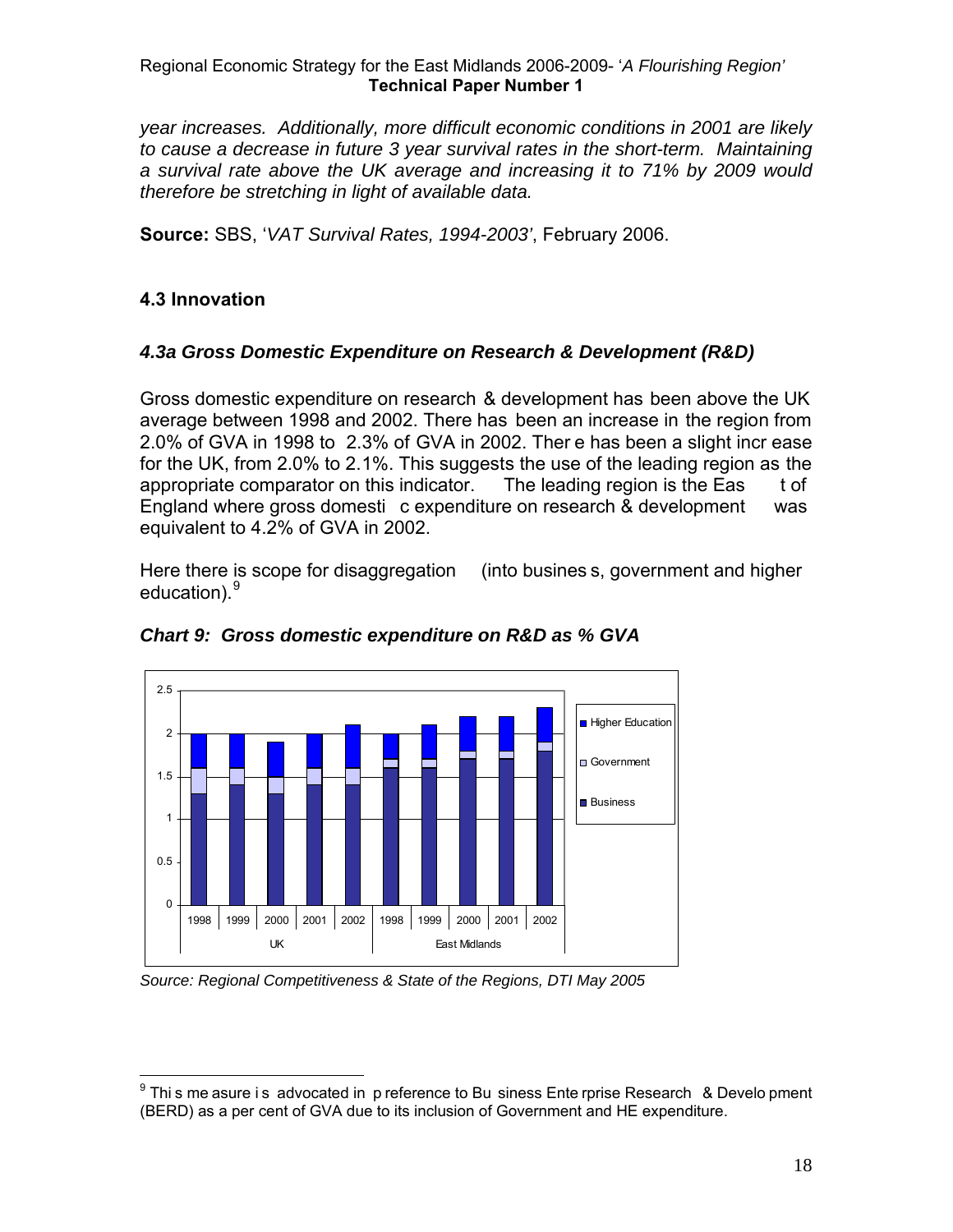Chart 9 above also s hows that the East Midlands does have lower levels of government and higher education funded R&D than the national average, though the gap in HE funding has closed between 1998 and 2002.

**Baseline**: the latest estimate (2002) for gr oss domestic expendit ure on R&D in the East Midlands is 2.3% of regional GVA, compared to 2.1% in the UK.

**Target**: to increase gross domestic expenditu re on R&D to 2.5% of GVA by 2009.

**Comment:** *the East Midlands exceeds the UK average on this measure, and has increased from 2.0% in 1998 (where it was in line with the UK average). An absolute target of 2.5% would therefore be stretching.* 

**Source**: DTI, ' *Regional Competitiveness & State of the Regions',* (an nual, last release published May 2005).

# *4.3b Proportion of turnover accounted for by new and improved products*

The East Midlands performs very poorly on this indicator . Frequency of production of the Community Innovation Survey (CIS) may make the use of this indicator difficult. The last CIS was publ ished in 2001, and covers data collected between 1998 and 2000. The survey wa s repeated in 2005, and results should be published in 2006.

#### *Chart 10: Percentage of turnover attributable to new/improved/novel products*



*Source: Third Community Innovation Survey, 2001*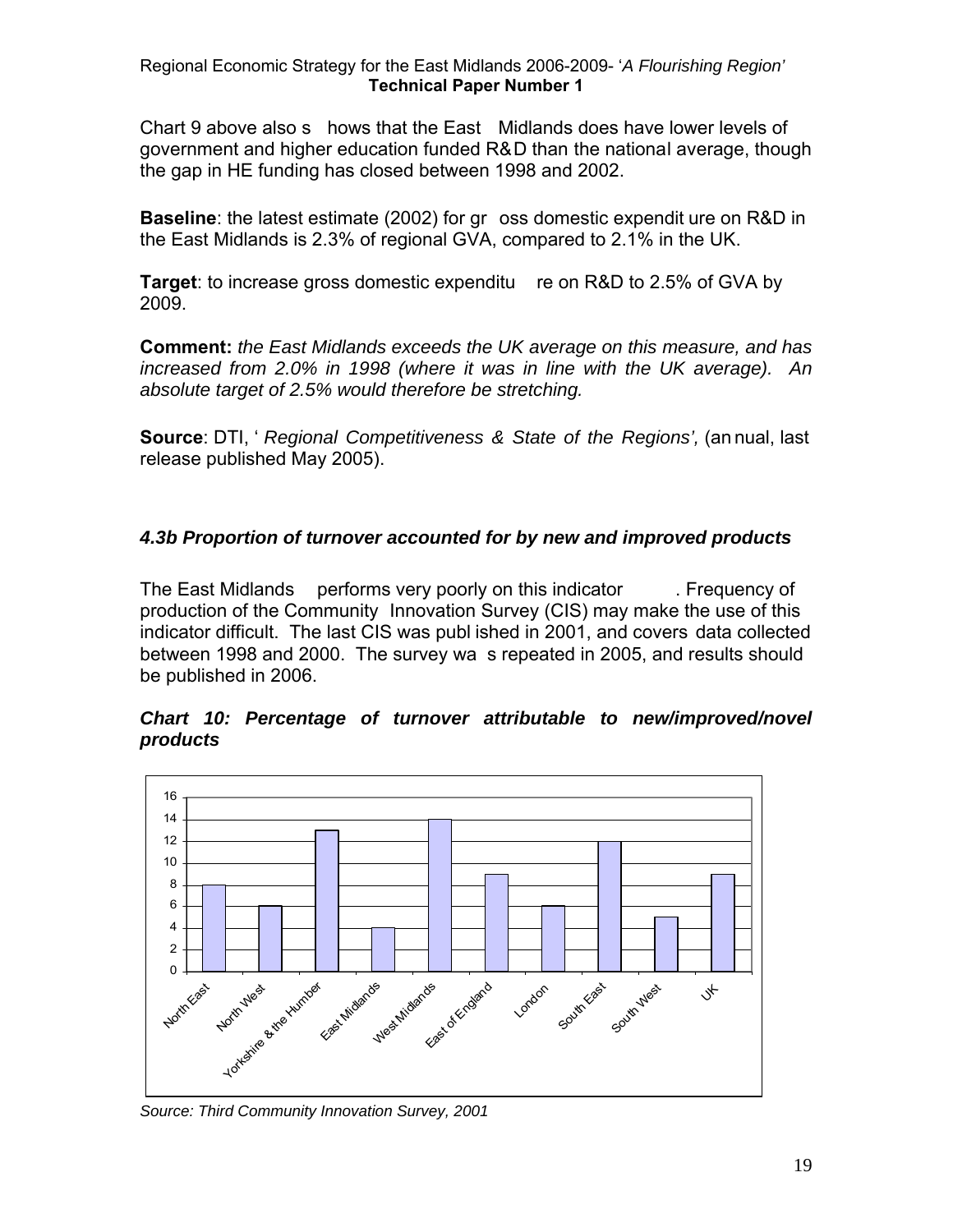availabl e for this indicator. The available data Time series data is not readily shows that the businesses surveyed repor ted that only 4% of turnover is attributable to new/improved/nov el products. This is less than half of the UK average of 9% and less than a third of the leading region (the West Midlands at  $14\%$ ).

**aseline**: The 2001 Community I nnovation Survey r eported that only 4% of **B** business t urnover in the East Midlands was attributable to new, improved or novel products, less than half of the UK average of 9%.

**Target**: Increase the proportion of bus iness turnover in the East Midlands attributable to new and improved products to 6% by 2009.

**Comment:** Given the significant lag with the UK average on this measure, *levelling with the UK average would appear unrealistic within the lifespan of the RES. Increasing the proportion to 6%, i.e. achieving an improvement of 2 percentage points, would be a stretching but more realistic aspiration. This can be reviewed with the publication of the 2005 Community Innovation Survey in summer 2006.* 

Source: DTI, 'Community Innovation Survey' (irregular, current source is 2001, has been repeated in 2005, to be published in 2006*).* 

# **.4 Transport and Logistics 4**

1

#### *.4a Percentage of the workforce travelling to work by public transport, 4 walking or cycling[10](#page-20-0)*

his indicator has been selected as a m easure of demand management that can T be seen as relating t o attitudinal chan ge. It describes the method of travel *to work*, i.e. it directly relates to economic activity. A complimentary indic ator on freight transportation that m eets the necessary criteri a of timeliness, credibilit y and reliability whilst also re flecting RES priorities is c urrently unav ailable. Although data is available for the transporta tion of freight by road, there is a lack of data on freight transported by rail. Without data relating to alternative methods of transporting freight across the region it w ould not be feasible to set a target for

<span id="page-20-0"></span> $10$  A similar indicator has been used previously, but 'walking and cycling' have been appended to public transport here.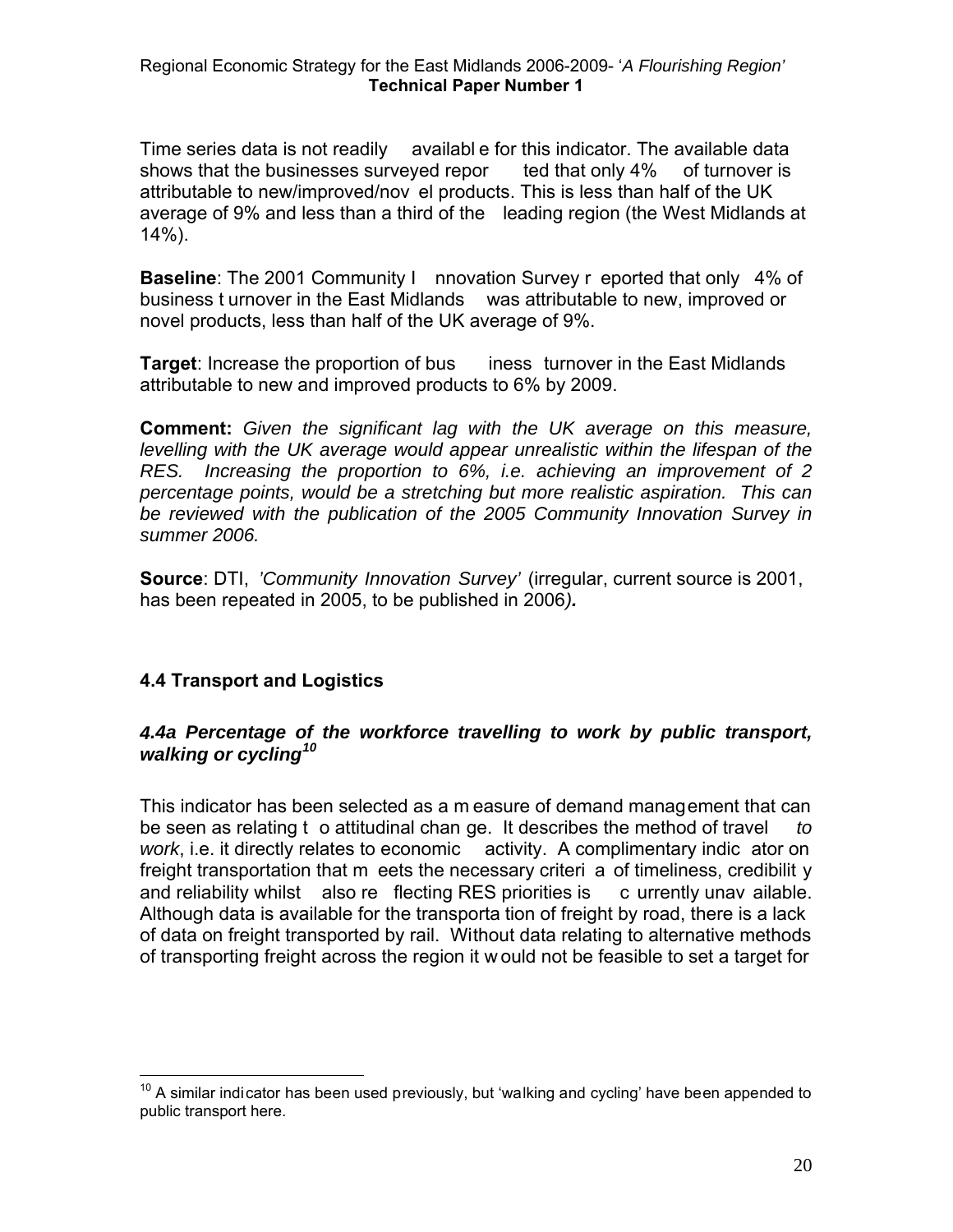reducing the amount of fr eight transported by road, as a target based on reduction alone would run contrary to the need to increase economic growth.<sup>[11](#page-21-0)</sup>

According to latest available data, the East Midlands has the lowest proportion of its resident workforce who travel to wo rk by public transport, with 20.5% of people travelling to work by bus, train, on fo ot, or by bicycle, compared to 27.2% in Great Britain. However, Chart 11 below shows how much of an outlier London is, with a total of 56.4% travelling to wo rk by public transport, on foot, or by bicycle (17% of the workforce use the un derground). The char t also illustrates that variation between other regions is re latively small. Therefore comparis on to the strongest performing region out side London, Yorkshire and the Humber, which has 26.1% of the workforce travelling to work by these means, is the most appropriate. The Eas t Midlands (along with the Wes t Midlands) has the j oint highest of proportion of all En glish regions of the workforce travelling to work by car, at 78%.

*Chart 11: Percentage of the workforce travelling to work by public transport, by foot and cycling, by placed of residence, autumn 2004* 



*Source: Department of Transport, 'Regional Transport Statistics 2005', November 2005* 

**Baseline:** The latest estimate (Autumn 2004) publis hed in Regional Trans port Statistics 2005 for the proportion of the workforce travelling to work by bicycle, on foot, or by public transport (bus/coach or rail) is 20 .5%, compared to a Great Britain average of 27.2%. Yorkshire and the Humber is the region with the highest rate outside London, at 26.1%.

<span id="page-21-0"></span> $\overline{a}$  $11$  The Dep artment for Tra nsport publish annual d ata on the tran sportation of freight by roa d as part of th eir '*Regional Transport Statistics'*, but cu rrently there is no compa rable mea sure of freight by rail is available.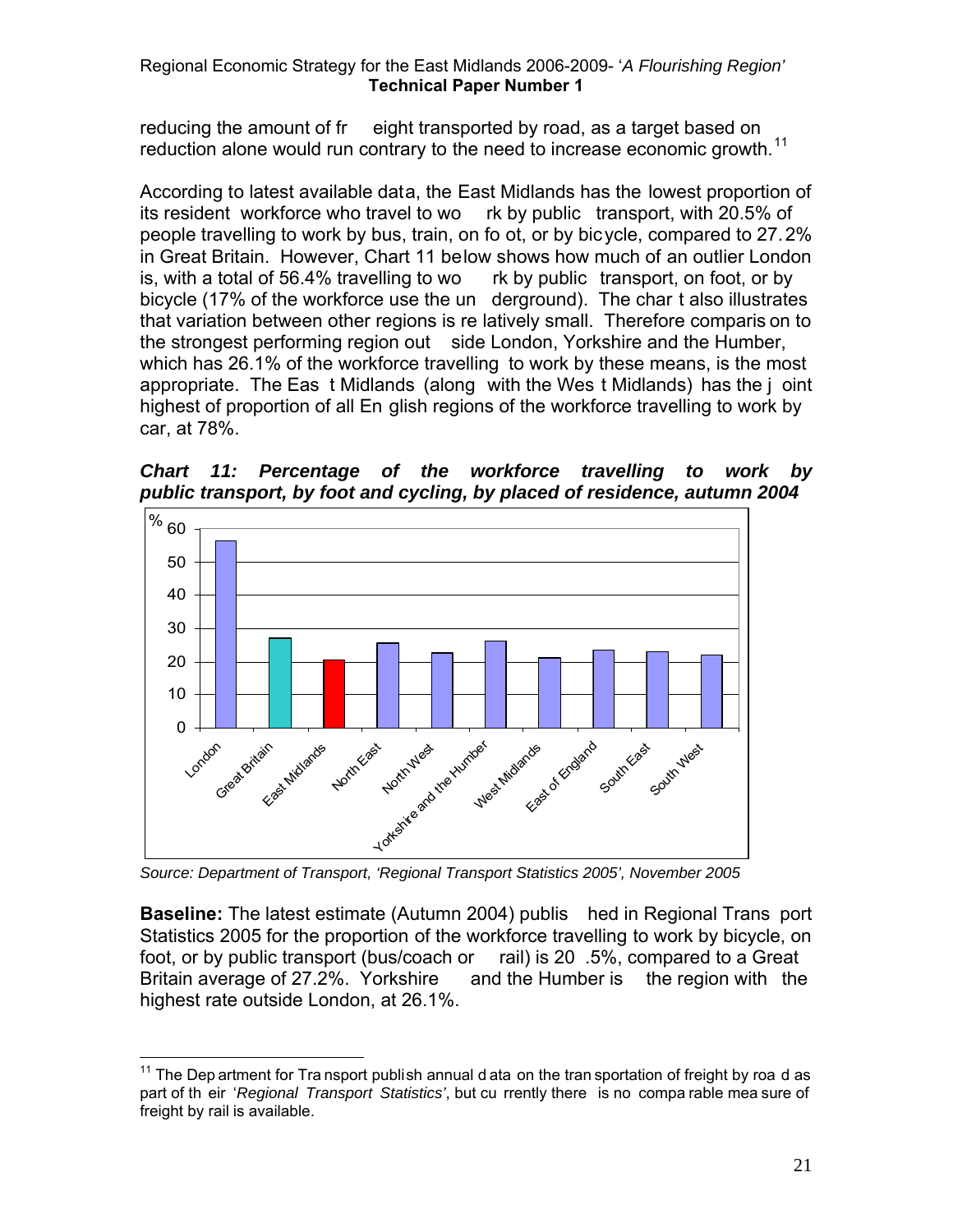**Target:** Increase the proportion of the workfo rce travelling to work by public transport, walking or cycling by 3 percentage points to 23% by 2009.

**Comment:** *Earlier transport data published for autumn 2002 compared to the 2004 data suggests a decrease in the proportion of the East Midlands workforce travelling to work by public transport, walking or cycling, from 21.5% to 20.5%. Reversing this trend and achieving a statistically significant improvement would therefore be a stretching target within a three year period.* 

**Source:** Department for Transport, ' *Regional Transport Statistics'* (annual, last release was November 2005).

#### **4.5 Energy and Resources**

*The indicators for Sections 4.5 and 4.6 of this paper have been developed, in consideration of the Strategic Environmental Assessment and detailed recommendations from the Environment Agency* 

*4.5a Carbon Dioxide emissions by end user (industry, domestic, and transport) over GVA* 

The overall aims related to regional re source efficiency are to: generate mor e energy from renewable sourc es; to decrease emissions through greater efficiency in energy consumption, produc tion and transport; to create less waste for landfill, and; to encourage businesses to be more energy efficient.

Data on Carbon Dioxide (CO  $_2$ ) emissions attributed to end user is published by DEFRA as part of the Regi onal Sustainable Dev elopment Indicators. This can be related to economic activit y by expressing  $CO \rightarrow$  produced over regiona l economic output – in £ millions of Gross Value Added. Chart 12 presents this for the nine English regions: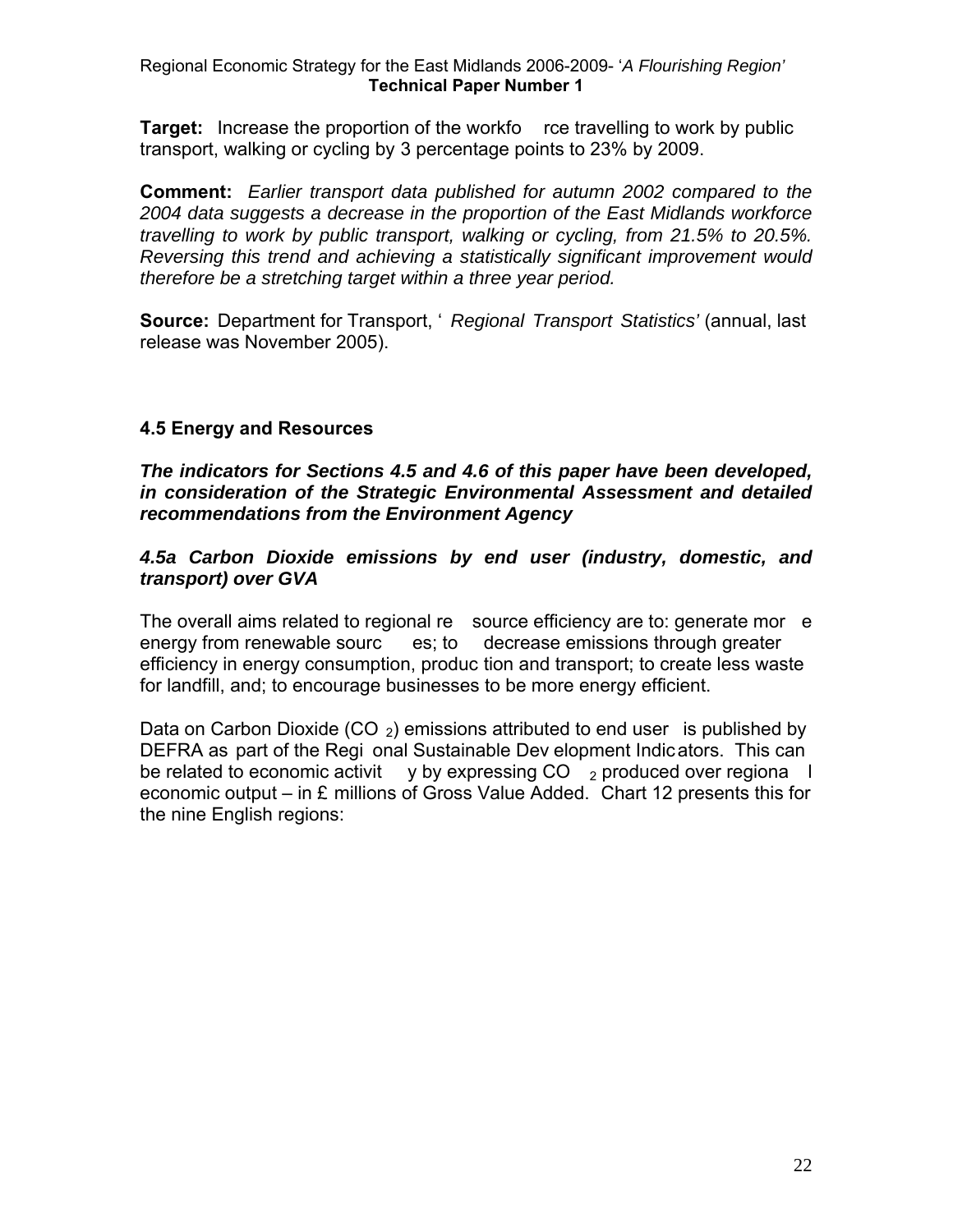

**Chart 12: Carbon dioxide emissions (tonnes) over GVA (£ million), 2003** 

*Source: DEFRA, 'Sustainable Development Framework: Regional Indicators- Sustainable Consumption and Production: CO2 Emissions by End User, 2003', December 2005 and, ONS Crown Copyright, 'Regional Gross Value Added: NUTS1: 1- Headline Gross Value Added at current base prices by region, 1994 to 2004', December 2005* 

As Chart 12 shows, the East Midlands had the third highest level of CO  $_2$  emissions per £ million G VA of the nine English regions. In 2003, the CO  $_2$ emissions per  $E$  million  $G$  VA of the nine English regions. In emitted by end users in the Ea st Midl ands was 11.3 millio n ton nes, whilst the region produced £62,434 mi llion of GVA. This means that the East Midlands emitted 181.2 tonnes of CO  $_2$  f or every million p ounds of GVA prod uced, compared to 149.8 tonnes in England over all. The leading region was London, which produced 87 tonnes of  $CO<sub>2</sub>$  per million GVA, whilst the North East was the least resource efficient on this m easure, producing 289. 1 tonnes of CO  $_2$  per million GVA.

This meas ure has c lear links t o industria l structure: with the low proportion of manufacturing activity in regions like London c ontributing to lower total emissions. In future monito ring of this indicator, it would be desirable to see an overall reduction in  $CO<sub>2</sub>$  emissions, as well as a reduction of  $CO<sub>2</sub>$  produced per £ million GV A, in order to ens ure that progress towards this target is achie ved through real improvements in resource e fficiency, rather than simply through an increase in total output.

**Baseline**: In 2003, the East M idlands em itted 181.2 tonnes of CO<sub>2</sub> for every million pounds of GVA produced, compared to 149.8 tonnes in England overall.

**Target:** To move towards the Englis h aver age by 2009 in total CO  $_2$  emissions per £ million GVA.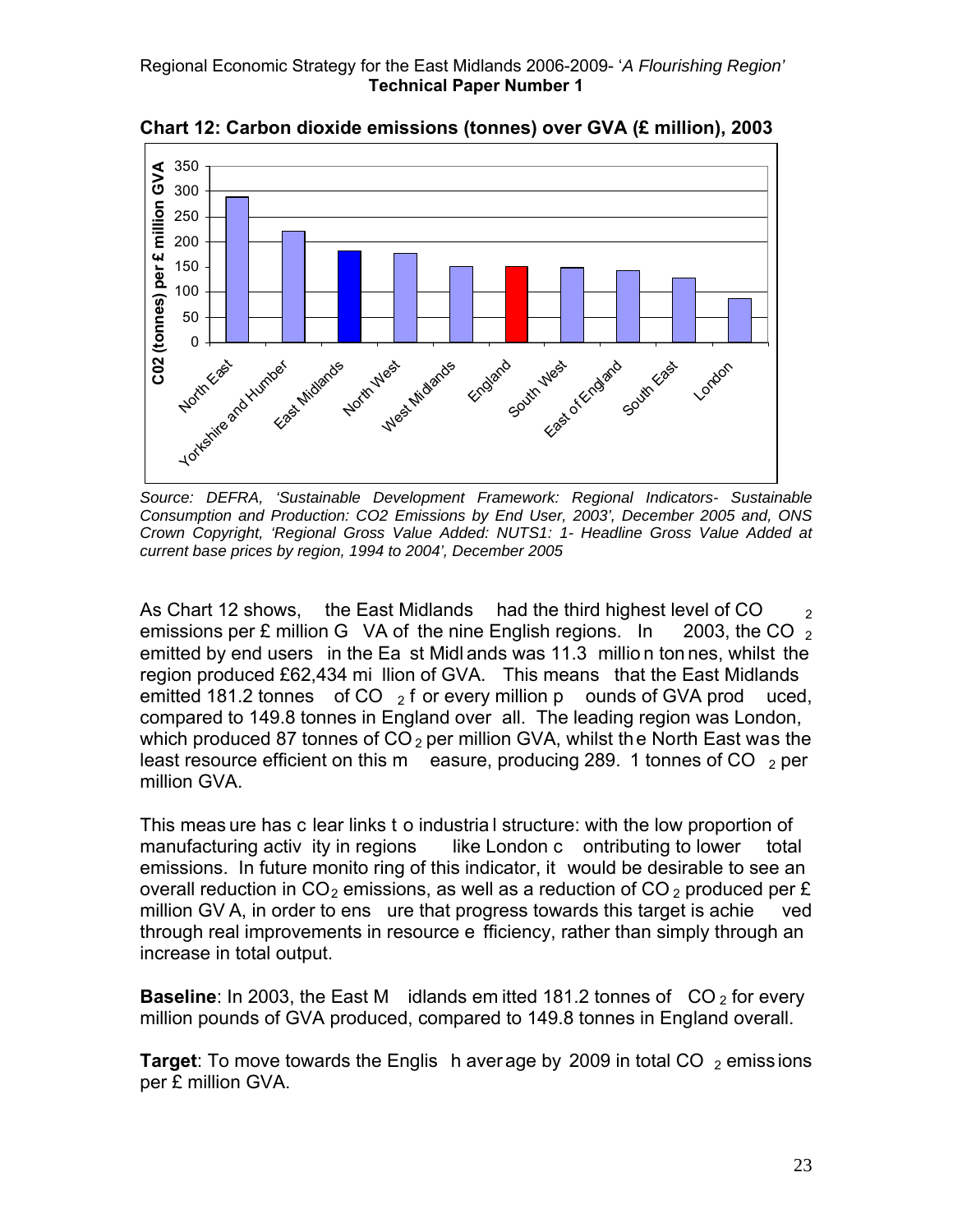**Comment***: It must be noted that this dataset currently has experimental status, so its future continuation is not guaranteed. However, this dataset supports clear and consistent regional comparisons. Moreover, the attribution of emissions to end users, rather than to producers, is important, as the Environment section of the Evidence Base, 'The East Midlands in 2006', identifies the fact that the region is a net exporter of electricity. As electricity generation accounts for a significant proportion of CO2 emissions in the region, any measure that included CO2 emissions by producer would include a substantial proportion attributed to energy produced in the East Midlands but used in other regions. This indicator's attribution to end usage is therefore a useful way of expressing the resource efficiency of the region's economy.* 

*Data is only available for 2003 - therefore defining a numerical target for closing the gap with the English average is problematic. The Sustainable Development Indicators include a break down of total CO2 by end user in terms of commercial/industrial, domestic and transport. This is published in total and per resident population head. As the indicator used in this framework uses regional GVA as the denominator, comment on break down by broad group of end user is not possible.* 

*Source:* DEFRA, *'Sustainable Development Framework: Regional Indicators-Sustainable Consumption and Production: CO2 Emissions by End User'*, (annual, last release was December 2005) and ON S Gross Value Added regional tables (annual, last release was December 2005).

# *4.5b Waste produced over GVA*

As a further measure of resource efficiency as it relates to economic activity, this indicator measures waste created (the to tal attributed to industry and commerce, municipal sources, and construction and demolition) per £ million GVA produced.

The latest figure for total waste arising in the East Midlands, as publis hed in the DEFRA Sustainable Development Indicato rs, is 20,422 thousand tonnes. This was 10.8% of the England total in 2002-2 003. When this is divided by the region's GVA, which was  $\epsilon$  62,434 million in 2003, the East Midlands produced 327.1 tonnes of waste for every £ millio n GVA generated. Chart 13 shows that this is the third highest of the Engl ish regions, considerably exceeding the English average of 228.5 tonnes of waste per £ million GVA.

Like the indicator for CO  $_2$  over GVA, this can also be related to industrial structure. The East Midlands has a higher proportion of employment in manufacturing, which can be associated with a higher le vel of waste production than the services. Industry and c ommerce therefore accounts for 39.6% of total waste production in the region, compared to 36% in England as a whole.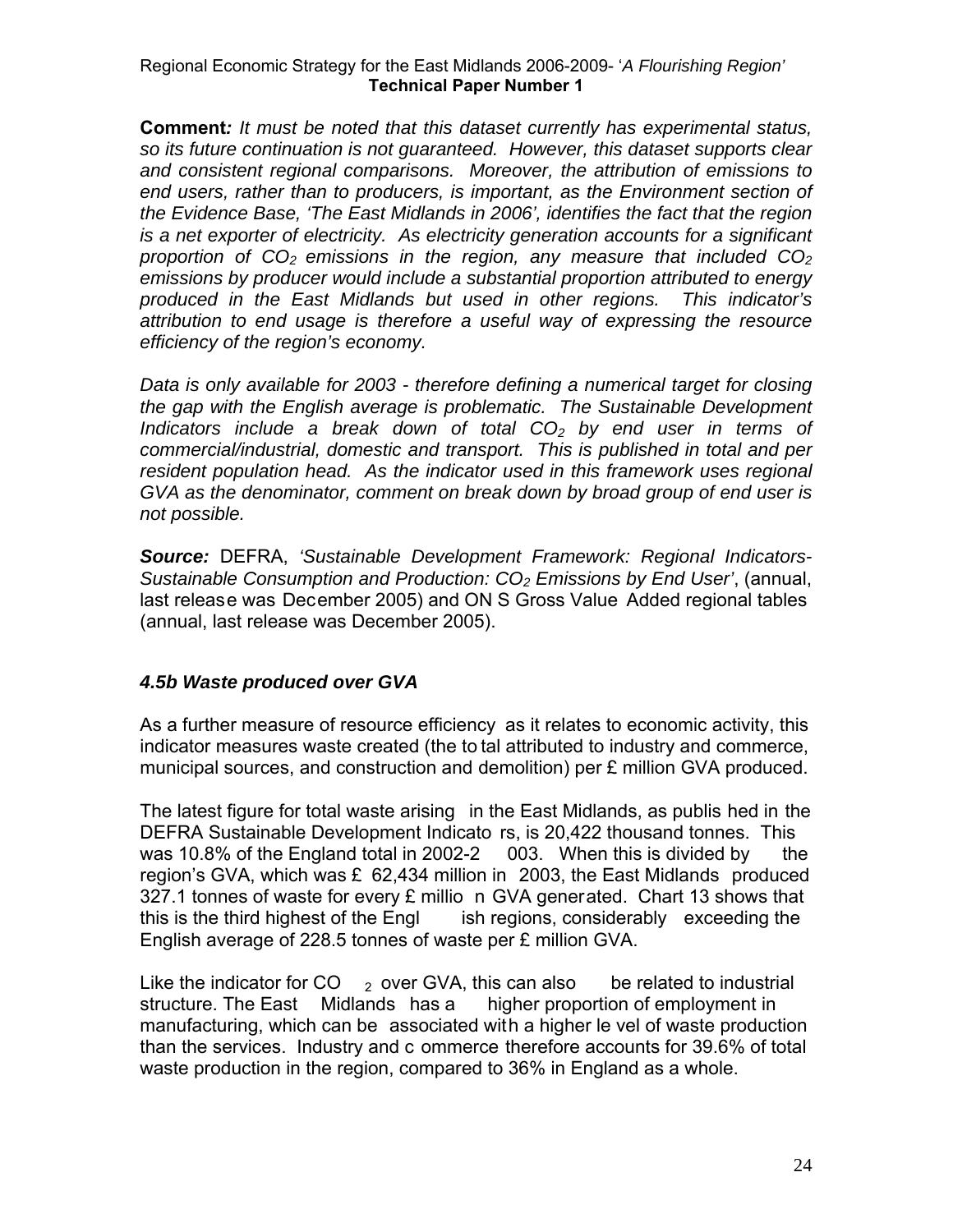

*Chart 13: Waste produced per £ million GVA, 2003* 

*Source:* DEFRA, ' *Sustainable Development Framework: Regional Indicators- Sustainable Consumption and Production: Waste, 2002-2003', 2005, and, ONS Crown Copyright, 'Regional Gross Value Added: NUTS1: 1- Headline Gross Value Added at current base prices by region, 1994 to 2004', December 2005* 

**Baseline**: In 2003, the East Midlands created 327.1 tonnes of waste per £ million GVA, compared to 228.5 in England overall.

**Target:**To move towards the English av erage in total waste produced per £ million GVA by 2009.

*Comment: Waste is a preferred measure of resource efficiency above electricity, as the regional electricity consumption estimates currently available from the DTI's 'Energy Trends' (June 2004) only have experimental status. Moreover, waste is arguably a wider measure of resource efficiency, as it encompasses all aspects of economic activity in the region, beyond energy usage. This indicator is expressed alongside GVA in order to relate waste production to economic activity and to enable consistent comparisons between regions. Time series data for waste is problematic, as it is produced from aggregated Local Authority returns, which can be variable on a year-on-year basis. A numerical target is not therefore proposed at this time, as demonstrating significant progress towards the national average would be sufficiently stretching, given the region's industrial structure and expected increase in construction activity.* 

**Source:** DEFRA, ' *Sustainable Development Framework: Regional Indicators-Sustainable Consumption and Production: Waste'*, (annual, last release was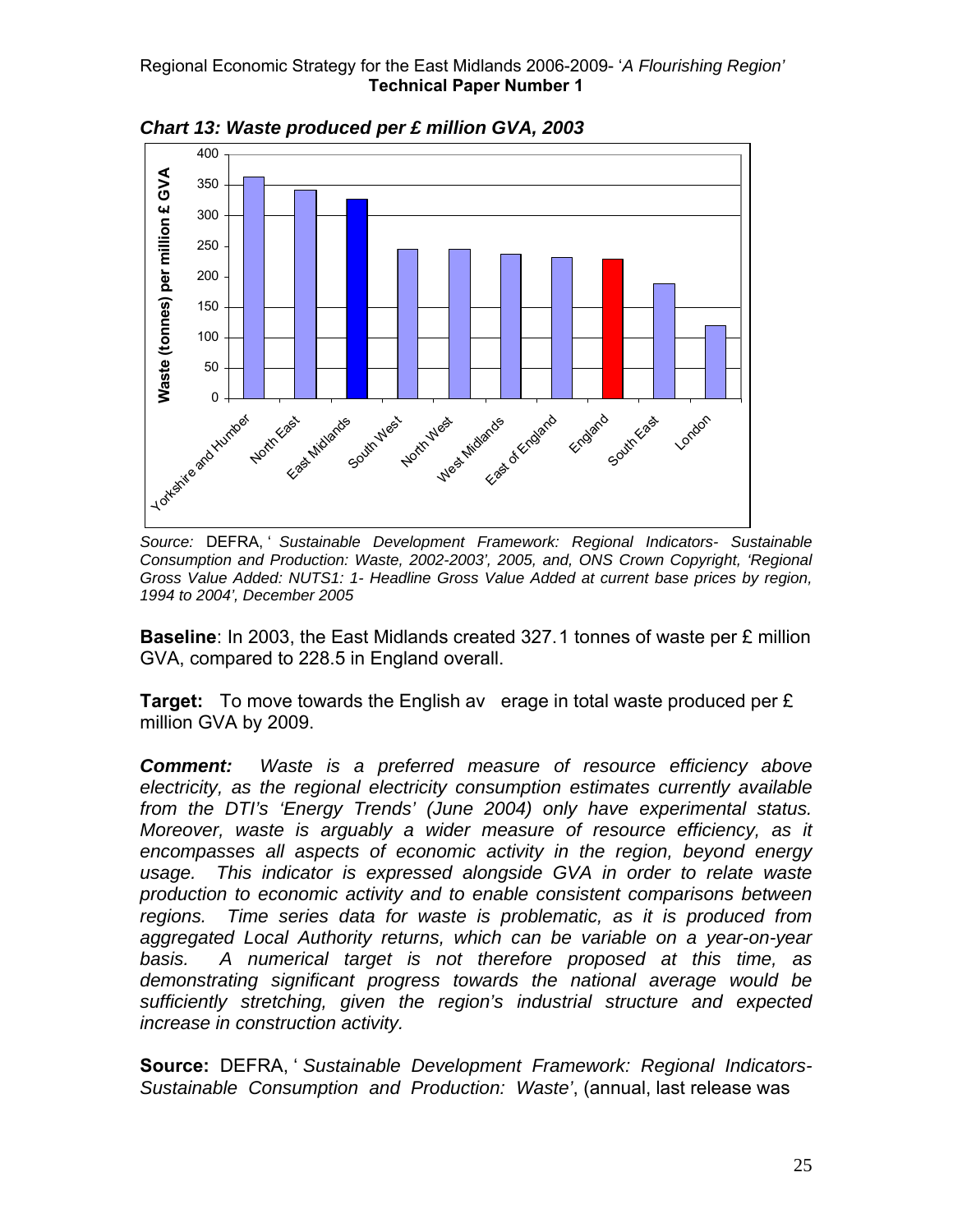December 2005) and ONS Gross Value Added regional tables (annual, last release was December 2005).

#### **4.6 Environmental Protection**

#### *4.6a River Quality*





*Source: DEFRA, 'Sustainable Development Framework: Regional Indicators- Natural Resources, 'River Quality, 1993-2004', December 2005* 



**Chart 15: Proportion of rivers of good biological quality, 2004** 

*Source: DEFRA, 'Sustainable Development Framework: Regional Indicators- Natural Resources, 'River Quality, 1993-2004', December 2005*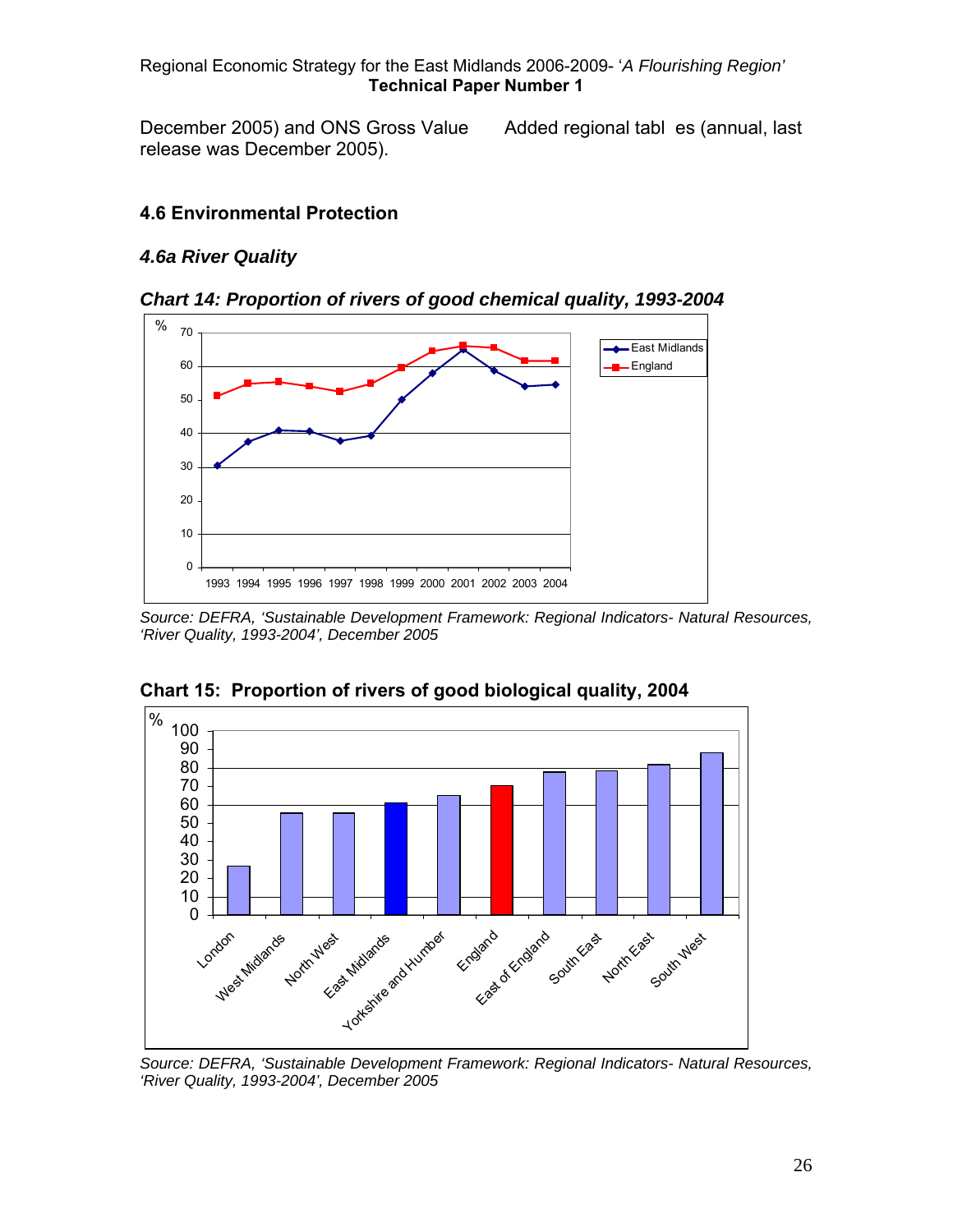This data comes from the General Q uality Assess ment carri ed out by the Environment Agency. Regional data is publis hed in the DEF RA Sustainab le Development Indicators for the proportion of total river length class ified as being of 'good' c hemical and 'good' biological qua lity. This provides a useful indic ator for the impact of economic activity on the quality of the region's natural environment.

The indicator includes both chemical and biological quality. This is bec ause chemical quality has been m easured for a longer period of time, thus supporting detailed time series, whilst biological quali ty is a better measure of the state of the region's rivers  $-$  as it can be seen as an outcome of chemic al quality: i.e. a desirable range of aquatic li fe should be present in wa ter with low levels of pollutants. Moreover , implementation of the EU Water Fram ework Directive will mean that the future meas urement of river quality wil l place greater emphasis on biological aspects.

**Baseline**: In 2004, 55% of the region's riv ers were c lassed as being of 'good' chemical quality, compared to 62% in England as a whole, and 61% were classified as being of 'good' biological quality, compared to 70% in England.

**Target**: to maintain c urrent proportions of t he region's rivers classed as being of 'good' chemical and 'good' biological quality.

**Commentary:** *The time series for chemical quality illustrated in Chart 14 shows that significant improvements have been made, which can be associated with large scale investment in sewage treatment works, especially in major rivers. However this progress may have reached a plateau – i.e. data suggests that little*  further improvement is likely to be achieved through this type of investment. *Expected population growth and planned housing development mean that increased pressure may be placed on the quality of the region's water. Maintaining current proportions of rivers classified as 'good' chemical and biological quality would therefore be an appropriate target in order to ensure that current standards are maintained.* 

# **4.7 Land and Development**

Indicators for the Land and Development st rategic priority are related to the targets identified in the dev elopment process for the R egional Spatial Str ategy, which will be finalised in 2007.

#### *4.7a Annual Growth in Employment Floor Space*

The Office of the Deputy Prime Minist er (ODPM) publishes annual data on floor space in use for retail, office, factory and warehousing going back to 1998. This enables the adoption of an indi cator for the growth in regional employment floor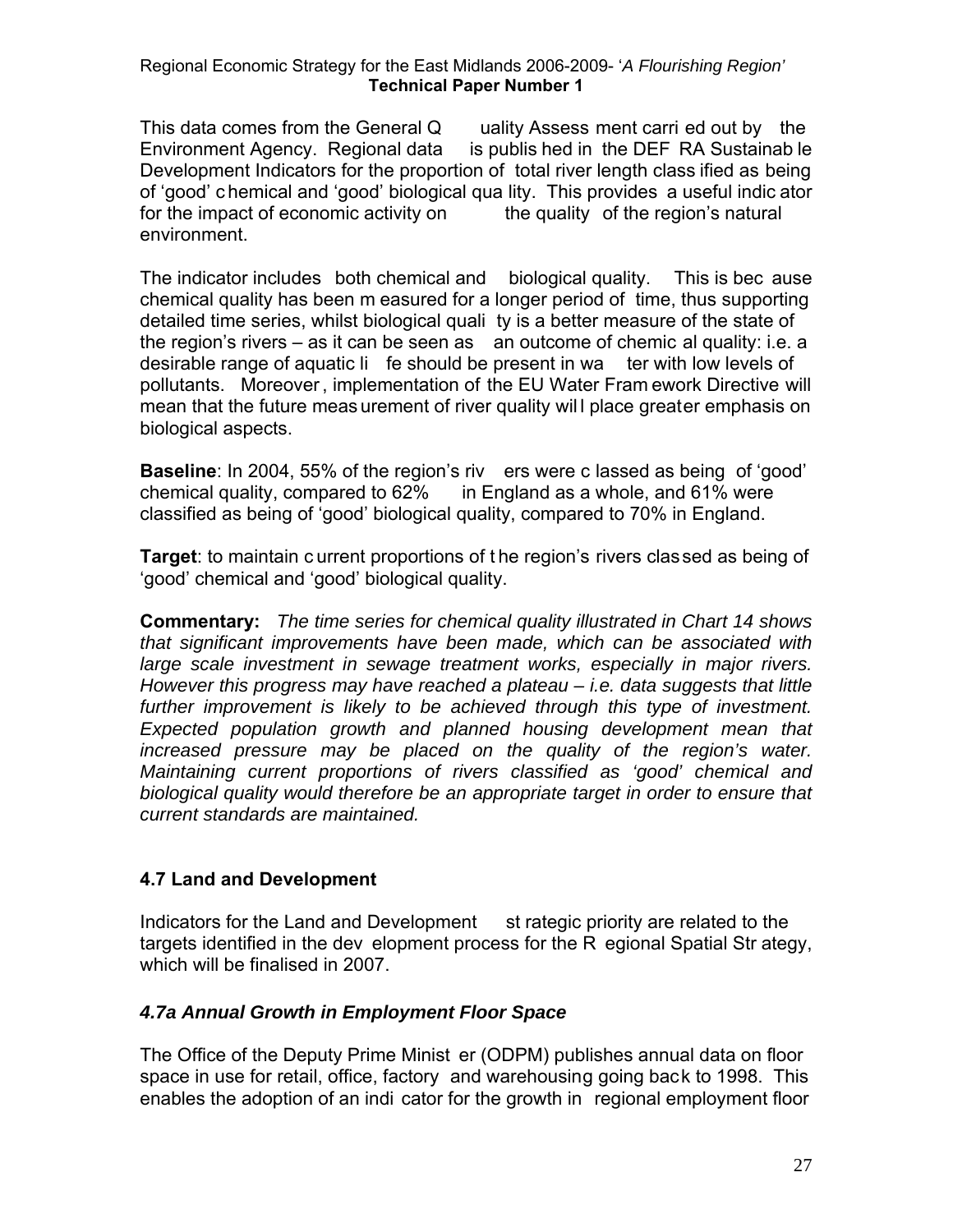space. Separate data is published for of fice, factory and warehouse floor space, which can be aggregated up to comment on trends over time in total floor spac e used for employment purposes.

This indicator is expressed in terms of annual growth rates, as these are far more indicative of changes in economic performance than the total stock of floor space in metres<sup>2</sup> at a given time. Chart 16 below s hows annual growth rates from 1998 in office, factory and warehouse floor spac e, comparing the East Midlands to the England average. This shows strong gr owth in 1999-2000, where the East Midlands exceeded the England average, slowing significantly to negative growth in 2003-2004.





*Source: ODPM, 'Planning Statistics, Floor Space of Offices, Factories and Warehouses: Government Office Regions, 1998-2004', Figures 2.1 (b), (c) and (d), 2005*

**Baseline**: The total floor space used for offi ce, factory and warehousing was 46 million m<sup>2</sup> in the East Midlands in 2004, 10% of the England total. The average growth rate over the last five year s was 1.6%, compared to 1.7% in England, but this is likely to slow in future years following the negative growth in 2003-2004.

**Target:** To maintain an average annual growth ra te over a 5 year period of 1.5% in employment floor space by 2009.

**Comment:** *Between 1999 and 2004 the annual growth rate averaged 1.6%. However, the trend has slowed at the end of this 5 year period, to 0.4% from*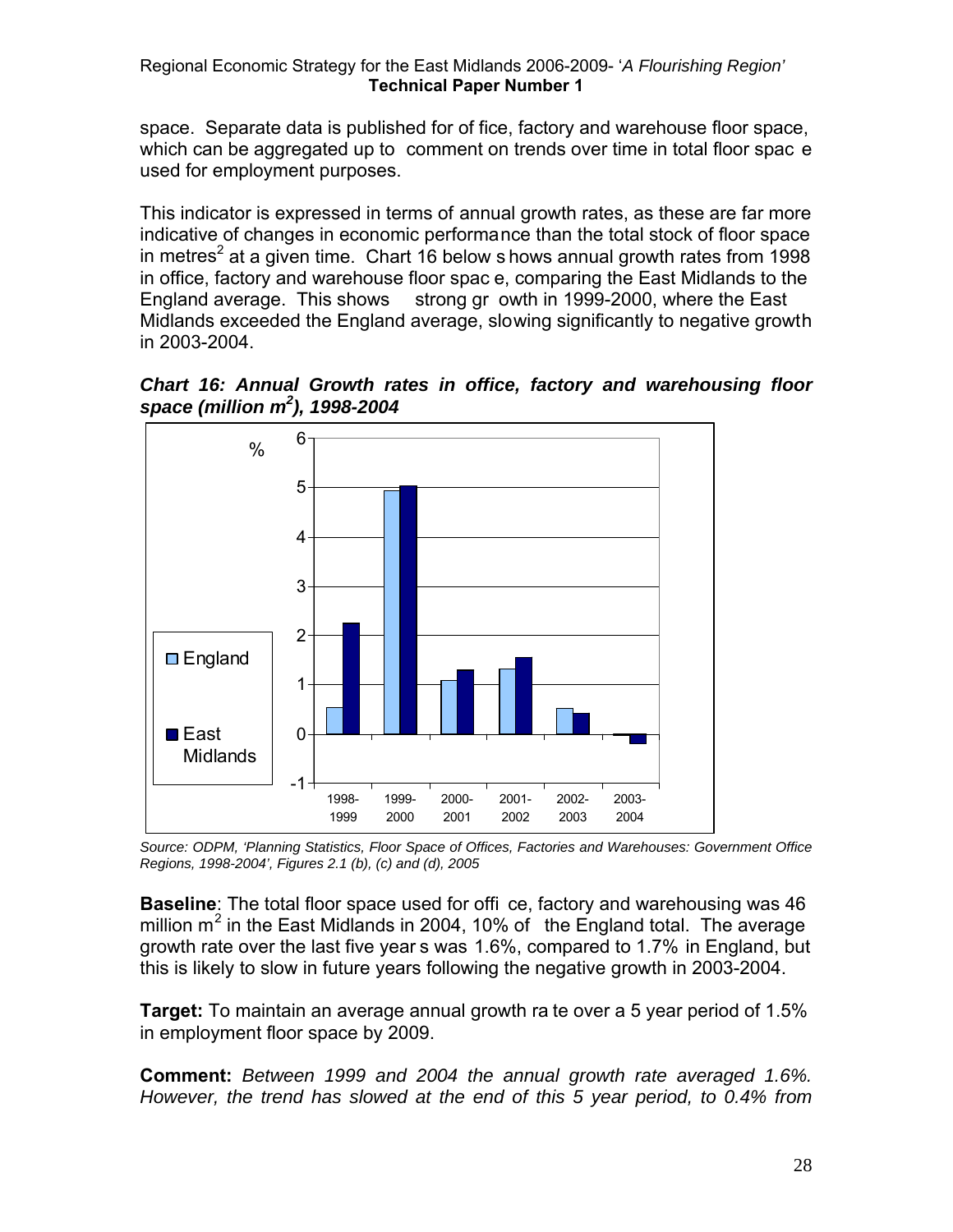*2002 to 2003 and -0.2% from 2003 to 2004. We therefore propose a target based on the average annual growth rate over a five year period as latest data available demonstrates slight negative growth. A return to a trend of significant positive growth would therefore be a stretching and realistic target.* 

**Source**: ODPM, ' *Planning Statistics, Floor Space of Offices, Factories and Warehouses: Government Office Regions'*, Figures 2.1 (b), (c ) and (d), latest data is for 2004.

# **4.8 Cohesive Communities**

#### *4.8a Participation in formal voluntary activities in last 12 months*

**Baseline:** According to the 2003 Home Offi ce Citizenship Survey, 44% of respondents in the East Midlands had engaged in formal volunteering (defined as providing unpaid ass istance through groups , clubs or organisations to benefit other people or the environment) at leas t once in the 12 months prior to interview. This is slightly higher than the average for England and Wales of 42%. Formal volunteering has increas ed from 39% in 2001 in both the East Midlands and England and Wales. The South West was the leading region in 2003, with 51% of respondents engaged in formal volunt eering at least on ce in the 12 months prior to interview, an increase from 44% in 2001.

**Target:** To increase the percentage of the population engaged in f ormal volunteering in the East Midlands to within 3 percentage poi nts of the leading region by 2009.

**Comment**: *Formal volunteering is one of the three measures of volunteering and civic participation available from the Home Office Citizenship Survey. The additional measures are civic participation and informal volunteering. Informal volunteering is identified as a useful measure in literature on social capital, as it includes the activity of groups which tend not to be engaged in formal volunteering. However, although informal volunteering provides a more diverse picture, its definition in the Citizenship Survey is too broad for use in the context of a RES. Also the Home Office does not publish an aggregate regional figure that combines formal and informal components.* 

*The East Midlands has seen a greater increase than the England and Wales average between 2001 and 2003, moving from in line to 2 percentage points above the national average. However, gap with the South West has increased from 5 to 7 percentage points over the same period. Therefore closing the current gap to within 3 percentage points would be a stretching target.*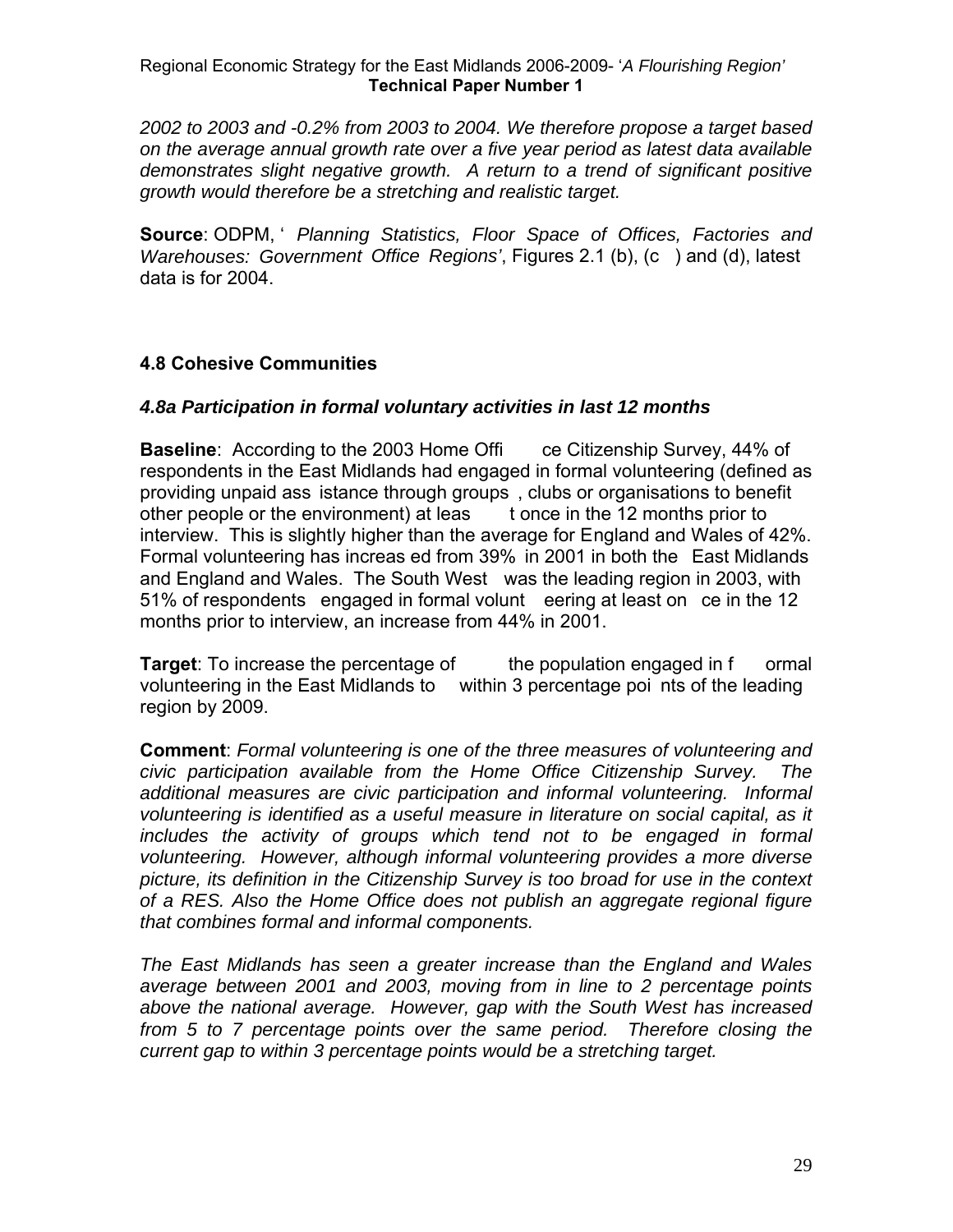**Source:** Home Office, '*Home Office Citizenship Survey: People, Families and Communities'* (bi-annual, last undertaken in 2003, next release in 2005)

# **4.9 Economic Renewal**

#### *4.9a Disparities in the working age economic activity rate between urban and rural districts*

The focus of this strategic priority is on addressing spatial inequalities. Proposed indicators should therefore have a spatial element. The selected indic ator therefore looks at disparities betw een the populations liv ing in geographies defined as 'urban' and 'rural' according to the district-based classification methodology developed by Birkbeck College on behalf of DEFRA in 2005.<sup>[12](#page-30-0)</sup>

**Baseline**: The latest estimate (2004) for the economic activity rate in the East Midlands is 78.8% of the working age population, which exceeds the UK average of 78.0%. However, ther e are signific ant differences between urban and rural districts in the region. The mean economic activity rate for districts classif ied as urban was 76.2% in 2004, whilst for districts classified as rural it was 80.9%.

**Target**: Maintain rural activity rates above 80% and increase urban activity rates to 78% in order to increase the overall regional average and decrease disparities by 2009.

**Comment**: *The time-series for economic activity rates are very static. The East Midlands rate in 1999 was 80%. Although it has been consistently above the UK average, the regional rate is unlikely to exceed 80% in the lifetime of the REStherefore an absolute regional target would not be appropriate, nor would it address the issue of spatial variation. Due to the inward migration of retirees to rural parts of the region (which will include a proportion of individuals who still fall within the working age group), there is likely to be downward pressure on rural activity rates. Therefore maintaining high activity rates in rural areas whilst increasing activity rates in urban areas is a stretching target.* 

**Source:** ONS Crown Copyright, '*Annual Population Survey'* (annual, last release is 2004).

<span id="page-30-0"></span> $\overline{a}$  $12$  Ru ral Evide nce Research Ce ntre, Bi rkbeck College, Unive rsity of Lond on, on be half of Department for Enviro nment, Food an d Rural Affairs (DEF RA), ' *DEFRA Classification of Local Authority Districts and Unitary Authorities in England*', July 2005.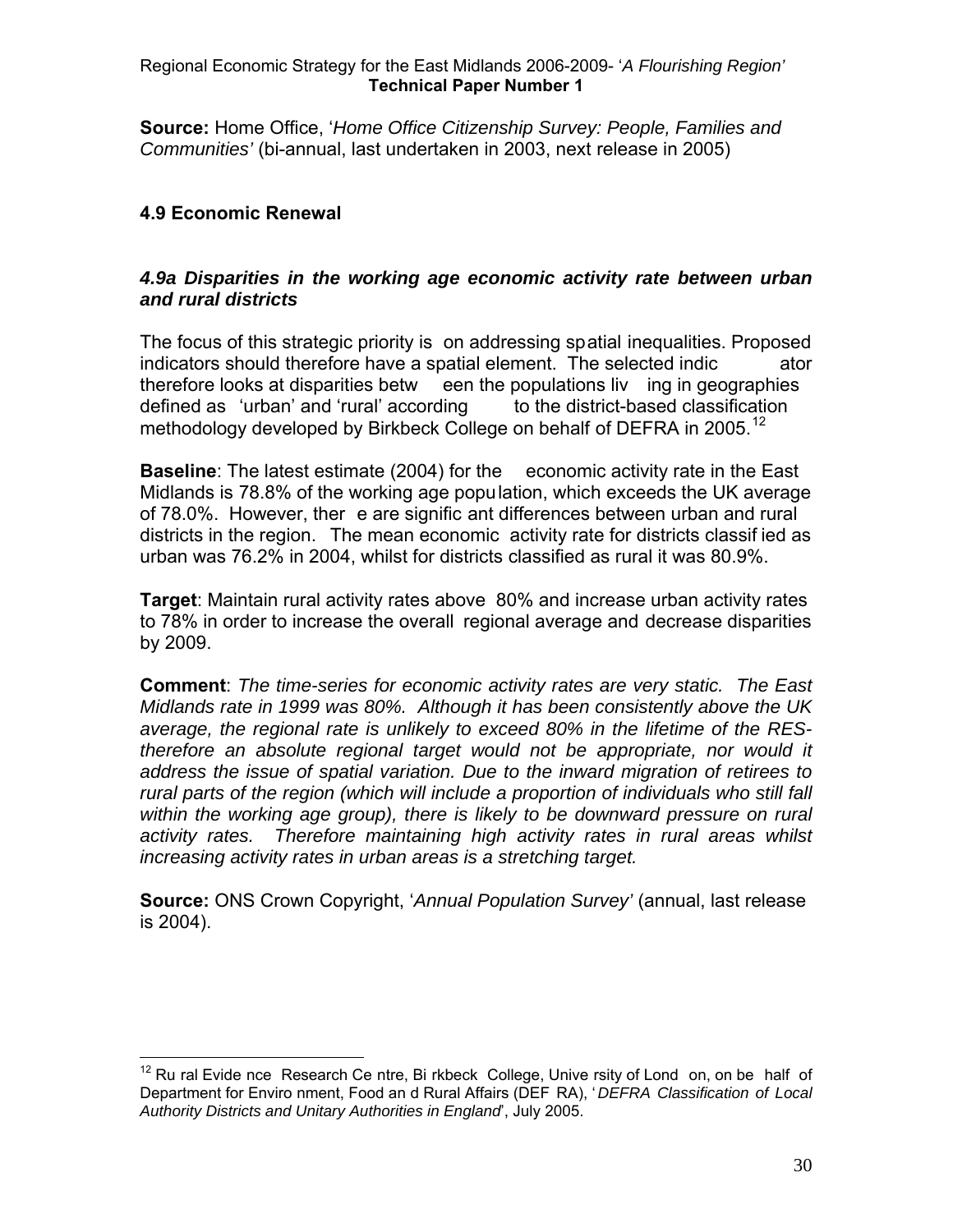# **4.10 Economic Inclusion**

To complement the indic ator select ed for the Economic Renewal strategic priority, which implies a spat ial focus, an indicator relating to Ec onomic Inclusion should focus on groups of individuals.

#### *4.10a The percentage of the population of working age that is claiming key benefits*

**Baseline**: The latest estimate for the perce ntage of the worki ng age population claiming key benefits  $13$  as published in Work and Pensions Statistics 2004 (Department of Work and Pensions) is 12. 3% in the East Midlands, compared to 13.6% in Great Britain, and 8.7% in the South East (May 2004).

**Target**: To reduce the percentage of benefit cl aimants in the East Midlands to 10.5%.

**Comment:** *The time-series trend for this indicator is fairly static, but has shown some improvement. In May 2002, 12.7% of the East Midlands working age population claimed a key benefit, compared to 14% in Great Britain and 8.5% in the South East- so there has a reduction in the gap between the East Midlands (which has improved slightly more than the national average) and the South East. Meeting this target in the lifespan of the RES would be extremely stretching, and would require a marked change in trend.* 

**Source:** Department of Work and Pens ions, *'Work and Pensions Statistics'*  (annual, last release is the 2005 edition- with data relating to May 2004).

# *4.10b Increase economic activity in the bottom decile of Local Authorities*

Although economic activity rates in the region have consistently e xceeded the national av erage and have rem ained very st able in recent year s, there is still considerable disparity across the region. Given the flat trend in economic activity, and the signif icant ageing of the East Midlands' populati on, it is unlikely that significant increases in ov erall ec onomic activity can be achieved in the lifetime of the RES. Therefore this indicat or relates to the economic activit y of those areas which lag well below the regional average.

<span id="page-31-0"></span> $\overline{a}$  $13'$  Key benefit s' in cludes t he follo wing: Jo bseeker's Allowan ce (JSA); In capacity Benefit (IB); Severe Disablement Allowance (S DA); Disability Living Allowance (DLA); and, Income Support (IS).